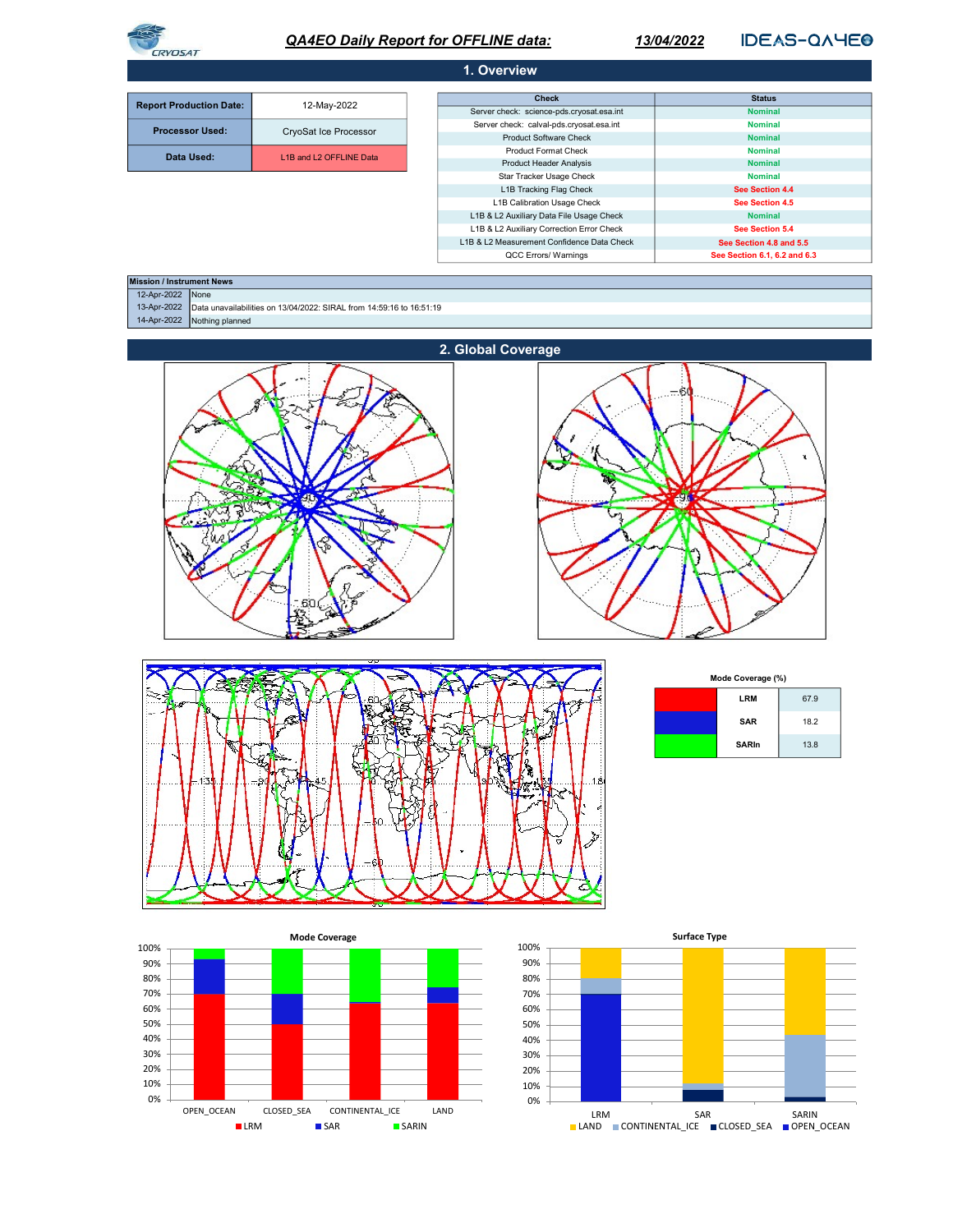# 3. Instrument Configuration

The SIRAL instrument configuration for the day of acquisition is provided below.

SIRAL instrument(s) in use: SIRAL - A

4. Level 1B Data Quality Check

## 4.1 L1B Product Format Check

Each product, retrieved and unpacked from the science server, is checked to ensure it consists of both an XML header file (.HDR) and a product file (.DBL).

Number of products with errors: 0

#### 4.2 L1B Product Header Analysis

For all products, a series of pre-defined checks are carried out on the MPH and SPH in order to identify any inconsistencies and/or errors raised by the ground-segment processing chain.

Number of products with errors: 0

## 4.3 Star Tracker Usage Check

Each product is checked in order to ensure a valid star tracker file has been used in processing.

Number of products with errors: 0

# 4.4 L1B Tracking Flags Check

CryoSat L1B data includes a tracking flag for each measurement record. The bit value of this flag indicates any problems when set.

Loss of Echo Flag: This flag is currently set for some products over land, but this is to be expected.

Number of products with errors: 113

| <b>Product</b>                                          | <b>Test Failed</b> | <b>Description</b>                                   |
|---------------------------------------------------------|--------------------|------------------------------------------------------|
| CS OFFL SIR LRM 1B 20220412T235808 20220412T235929 E001 | Loss of echo       | The tracking echo is missing for one or more records |
| CS OFFL SIR LRM 1B 20220413T002024 20220413T002028 E001 | Loss of echo       | The tracking echo is missing for one or more records |
| CS_OFFL_SIR_LRM_1B_20220413T002030_20220413T002053_E001 | Loss of echo       | The tracking echo is missing for one or more records |
| CS OFFL SIR LRM 1B 20220413T002056 20220413T002107 E001 | Loss of echo       | The tracking echo is missing for one or more records |
| CS OFFL SIR LRM 1B 20220413T002110 20220413T004855 E001 | Loss of echo       | The tracking echo is missing for one or more records |
| CS OFFL SIR LRM 1B 20220413T010236 20220413T012420 E001 | Loss of echo       | The tracking echo is missing for one or more records |
| CS OFFL SIR LRM 1B 20220413T012425 20220413T013151 E001 | Loss of echo       | The tracking echo is missing for one or more records |
| CS OFFL SIR LRM 1B 20220413T013213 20220413T013226 E001 | Loss of echo       | The tracking echo is missing for one or more records |
| CS_OFFL_SIR_LRM_1B_20220413T013228_20220413T013234_E001 | Loss of echo       | The tracking echo is missing for one or more records |
| CS OFFL SIR LRM 1B 20220413T013236 20220413T013449 E001 | Loss of echo       | The tracking echo is missing for one or more records |
| CS OFFL SIR LRM 1B 20220413T025024 20220413T025421 E001 | Loss of echo       | The tracking echo is missing for one or more records |
| CS_OFFL_SIR_LRM_1B_20220413T025516_20220413T030001_E001 | Loss of echo       | The tracking echo is missing for one or more records |
| CS OFFL SIR LRM 1B 20220413T030021 20220413T030047 E001 | Loss of echo       | The tracking echo is missing for one or more records |
| CS OFFL SIR LRM 1B 20220413T030049 20220413T030052 E001 | Loss of echo       | The tracking echo is missing for one or more records |
| CS_OFFL_SIR_LRM_1B_20220413T030055_20220413T030521_E001 | Loss of echo       | The tracking echo is missing for one or more records |
| CS OFFL SIR LRM 1B 20220413T031135 20220413T031248 E001 | Loss of echo       | The tracking echo is missing for one or more records |
| CS OFFL SIR LRM 1B 20220413T031259 20220413T031326 E001 | Loss of echo       | The tracking echo is missing for one or more records |
| CS_OFFL_SIR_LRM_1B_20220413T031326_20220413T031415_E001 | Loss of echo       | The tracking echo is missing for one or more records |
| CS OFFL SIR LRM 1B 20220413T031700 20220413T031715 E001 | Loss of echo       | The tracking echo is missing for one or more records |
| CS OFFL SIR LRM 1B 20220413T031804 20220413T032125 E001 | Loss of echo       | The tracking echo is missing for one or more records |
| CS OFFL SIR LRM 1B 20220413T033340 20220413T034218 E001 | Loss of echo       | The tracking echo is missing for one or more records |
| CS OFFL SIR LRM 1B 20220413T044337 20220413T044816 E001 | Loss of echo       | The tracking echo is missing for one or more records |
| CS OFFL SIR LRM 1B 20220413T044914 20220413T045046 E001 | Loss of echo       | The tracking echo is missing for one or more records |
| CS OFFL SIR LRM 1B 20220413T050954 20220413T051102 E001 | Loss of echo       | The tracking echo is missing for one or more records |
| CS_OFFL_SIR_LRM_1B_20220413T064829_20220413T064925_E001 | Loss of echo       | The tracking echo is missing for one or more records |
| CS OFFL SIR LRM 1B 20220413T064927 20220413T065005 E001 | Loss of echo       | The tracking echo is missing for one or more records |
| CS OFFL SIR LRM 1B 20220413T065008 20220413T065041 E001 | Loss of echo       | The tracking echo is missing for one or more records |
| CS OFFL SIR LRM 1B 20220413T065046 20220413T065050 E001 | Loss of echo       | The tracking echo is missing for one or more records |
| CS OFFL SIR LRM 1B 20220413T065551 20220413T070258 E001 | Loss of echo       | The tracking echo is missing for one or more records |
| CS OFFL SIR LRM 1B 20220413T070739 20220413T070906 E001 | Loss of echo       | The tracking echo is missing for one or more records |
| CS_OFFL_SIR_LRM_1B_20220413T071007_20220413T072513_E001 | Loss of echo       | The tracking echo is missing for one or more records |
| CS OFFL SIR LRM 1B 20220413T074231 20220413T075559 E001 | Loss of echo       | The tracking echo is missing for one or more records |
| CS OFFL SIR LRM 1B 20220413T075813 20220413T075902 E001 | Loss of echo       | The tracking echo is missing for one or more records |
| CS_OFFL_SIR_LRM_1B_20220413T081142_20220413T081151_E001 | Loss of echo       | The tracking echo is missing for one or more records |
| CS_OFFL_SIR_LRM_1B_20220413T082714_20220413T083140_E001 | Loss of echo       | The tracking echo is missing for one or more records |
| CS OFFL SIR LRM 1B 20220413T083146 20220413T083250 E001 | Loss of echo       | The tracking echo is missing for one or more records |
| CS_OFFL_SIR_LRM_1B_20220413T083252_20220413T083448_E001 | Loss of echo       | The tracking echo is missing for one or more records |
| CS OFFL SIR LRM 1B 20220413T083738 20220413T084631 E001 | Loss of echo       | The tracking echo is missing for one or more records |
| CS OFFL SIR LRM 1B 20220413T084633 20220413T084800 E001 | Loss of echo       | The tracking echo is missing for one or more records |
| CS OFFL SIR LRM 1B 20220413T092536 20220413T093240 E001 | Loss of echo       | The tracking echo is missing for one or more records |
| CS OFFL SIR LRM 1B 20220413T093703 20220413T093718 E001 | Loss of echo       | The tracking echo is missing for one or more records |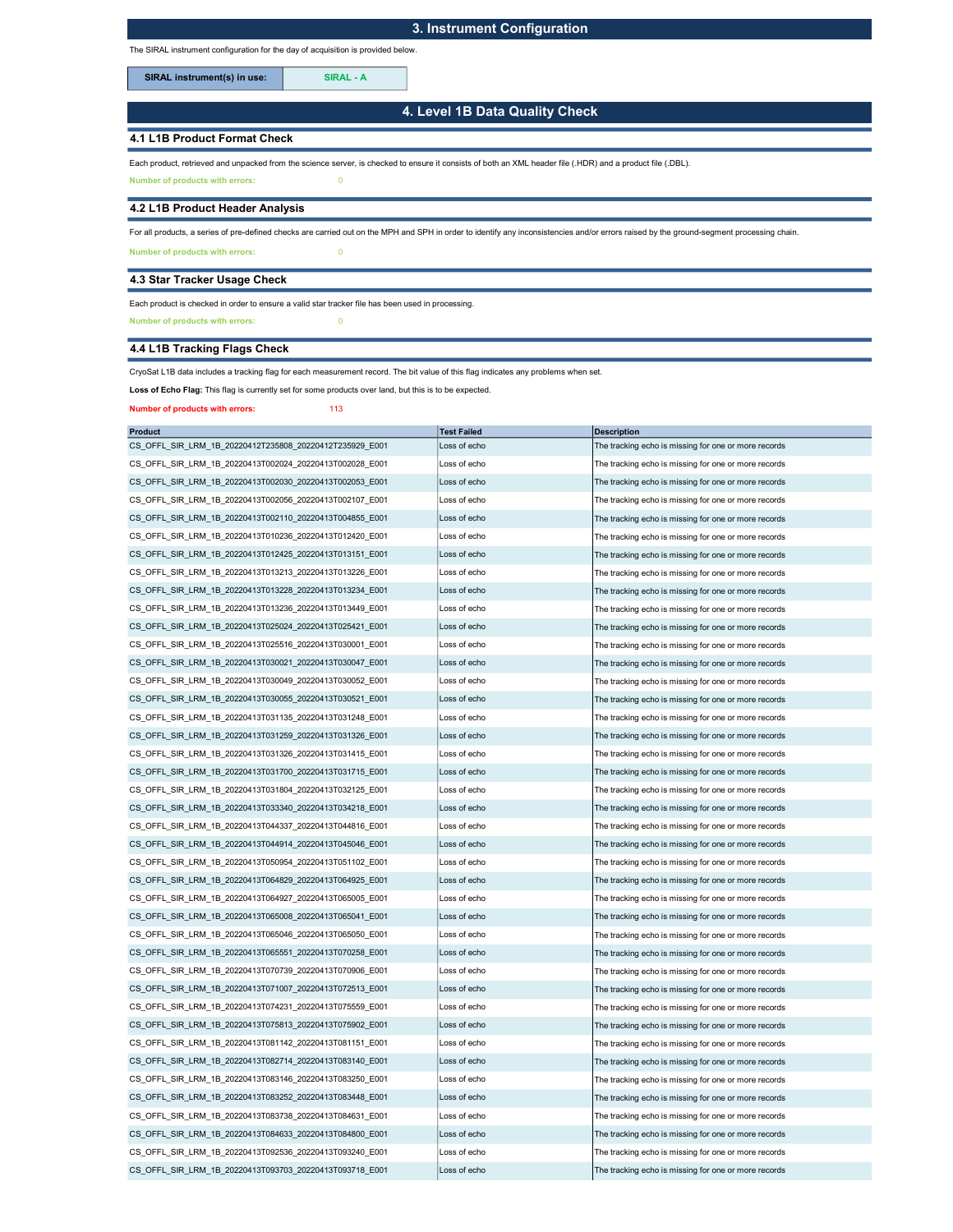CS\_OFFL\_SIR\_LRM\_1B\_20220413T093720\_20220413T094153\_E001 Loss of echo The tracking echo is missing for one or more records CS\_OFFL\_SIR\_LRM\_1B\_20220413T094436\_20220413T095024\_E001 Loss of echo The tracking echo is missing for one or more records CS\_OFFL\_SIR\_LRM\_1B\_20220413T100527\_20220413T101004\_E001 Loss of echo The tracking echo is missing for one or more records CS\_OFFL\_SIR\_LRM\_1B\_20220413T101008\_20220413T101122\_E001 Loss of echo The tracking echo is missing for one or more records CS\_OFFL\_SIR\_LRM\_1B\_20220413T101125\_20220413T101207\_E001 Loss of echo The tracking echo is missing for one or more records CS\_OFFL\_SIR\_LRM\_1B\_20220413T101214\_20220413T101219\_E001 Loss of echo The tracking echo is missing for one or more records CS\_OFFL\_SIR\_LRM\_1B\_20220413T101222\_20220413T101228\_E001 Loss of echo The tracking echo is missing for one or more records CS\_OFFL\_SIR\_LRM\_1B\_20220413T101230\_20220413T101232\_E001 Loss of echo The tracking echo is missing for one or more records CS\_OFFL\_SIR\_LRM\_1B\_20220413T101235\_20220413T101240\_E001 Loss of echo The tracking echo is missing for one or more records CS\_OFFL\_SIR\_LRM\_1B\_20220413T101242\_20220413T101327\_E001 Loss of echo The tracking echo is missing for one or more records CS\_OFFL\_SIR\_LRM\_1B\_20220413T101331\_20220413T101347\_E001 Loss of echo The tracking echo is missing for one or more records CS\_OFFL\_SIR\_LRM\_1B\_20220413T101351\_20220413T101359\_E001 Loss of echo The tracking echo is missing for one or more records CS\_OFFL\_SIR\_LRM\_1B\_20220413T101406\_20220413T101432\_E001 Loss of echo The tracking echo is missing for one or more records CS\_OFFL\_SIR\_LRM\_1B\_20220413T101434\_20220413T101459\_E001 Loss of echo The tracking echo is missing for one or more records CS\_OFFL\_SIR\_LRM\_1B\_20220413T101858\_20220413T101944\_E001 Loss of echo The tracking echo is missing for one or more records CS\_OFFL\_SIR\_LRM\_1B\_20220413T104700\_20220413T105047\_E001 Loss of echo The tracking echo is missing for one or more records CS\_OFFL\_SIR\_LRM\_1B\_20220413T105704\_20220413T112512\_E001 Loss of echo The tracking echo is missing for one or more records CS\_OFFL\_SIR\_LRM\_1B\_20220413T112515\_20220413T112546\_E001 Loss of echo The tracking echo is missing for one or more records CS\_OFFL\_SIR\_LRM\_1B\_20220413T112756\_20220413T112759\_E001 Loss of echo The tracking echo is missing for one or more records CS\_OFFL\_SIR\_LRM\_1B\_20220413T112802\_20220413T113146\_E001 Loss of echo The tracking echo is missing for one or more records CS\_OFFL\_SIR\_LRM\_1B\_20220413T114853\_20220413T115336\_E001 Loss of echo The tracking echo is missing for one or more records CS\_OFFL\_SIR\_LRM\_1B\_20220413T115508\_20220413T115517\_E001 Loss of echo The tracking echo is missing for one or more records CS\_OFFL\_SIR\_LRM\_1B\_20220413T115739\_20220413T122314\_E001 Loss of echo The tracking echo is missing for one or more records CS\_OFFL\_SIR\_LRM\_1B\_20220413T123008\_20220413T123335\_E001 Loss of echo The tracking echo is missing for one or more records CS\_OFFL\_SIR\_LRM\_1B\_20220413T132656\_20220413T133018\_E001 Loss of echo The tracking echo is missing for one or more records CS\_OFFL\_SIR\_LRM\_1B\_20220413T133051\_20220413T133310\_E001 Loss of echo The tracking echo is missing for one or more records CS\_OFFL\_SIR\_LRM\_1B\_20220413T133315\_20220413T133417\_E001 Loss of echo  $\vert$  The tracking echo is missing for one or more records CS\_OFFL\_SIR\_LRM\_1B\_20220413T133419\_20220413T133419\_E001 Loss of echo The tracking echo is missing for one or more records CS\_OFFL\_SIR\_LRM\_1B\_20220413T133422\_20220413T133432\_E001 Loss of echo The tracking echo is missing for one or more records CS\_OFFL\_SIR\_LRM\_1B\_20220413T133435\_20220413T133439\_E001 Loss of echo The tracking echo is missing for one or more records CS\_OFFL\_SIR\_LRM\_1B\_20220413T133441\_20220413T134111\_E001 Loss of echo The tracking echo is missing for one or more records CS\_OFFL\_SIR\_LRM\_1B\_20220413T134113\_20220413T134224\_E001 Loss of echo The tracking echo is missing for one or more records CS\_OFFL\_SIR\_LRM\_1B\_20220413T134227\_20220413T135249\_E001 Loss of echo  $\vert$  The tracking echo is missing for one or more records CS\_OFFL\_SIR\_LRM\_1B\_20220413T140444\_20220413T141240\_E001 Loss of echo The tracking echo is missing for one or more records CS\_OFFL\_SIR\_LRM\_1B\_20220413T165119\_20220413T165307\_E001 Loss of echo The tracking echo is missing for one or more records CS\_OFFL\_SIR\_LRM\_1B\_20220413T165322\_20220413T165434\_E001 Loss of echo The tracking echo is missing for one or more records CS\_OFFL\_SIR\_LRM\_1B\_20220413T165439\_20220413T165833\_E001 Loss of echo The tracking echo is missing for one or more records CS\_OFFL\_SIR\_LRM\_1B\_20220413T170030\_20220413T170637\_E001 Loss of echo The tracking echo is missing for one or more records CS\_OFFL\_SIR\_LRM\_1B\_20220413T180950\_20220413T180953\_E001 Loss of echo The tracking echo is missing for one or more records CS\_OFFL\_SIR\_LRM\_1B\_20220413T181001\_20220413T181050\_E001 Loss of echo The tracking echo is missing for one or more records CS\_OFFL\_SIR\_LRM\_1B\_20220413T181052\_20220413T181055\_E001 Loss of echo The tracking echo is missing for one or more records CS\_OFFL\_SIR\_LRM\_1B\_20220413T181059\_20220413T181203\_E001 Loss of echo The tracking echo is missing for one or more records CS\_OFFL\_SIR\_LRM\_1B\_20220413T182417\_20220413T185608\_E001 Loss of echo  $\vert$  The tracking echo is missing for one or more records CS\_OFFL\_SIR\_LRM\_1B\_20220413T190545\_20220413T190741\_E001 Loss of echo The tracking echo is missing for one or more records CS\_OFFL\_SIR\_LRM\_1B\_20220413T191833\_20220413T193009\_E001 Loss of echo The tracking echo is missing for one or more records CS\_OFFL\_SIR\_LRM\_1B\_20220413T193136\_20220413T193159\_E001 Loss of echo The tracking echo is missing for one or more records CS\_OFFL\_SIR\_LRM\_1B\_20220413T193201\_20220413T193202\_E001 Loss of echo The tracking echo is missing for one or more records CS\_OFFL\_SIR\_LRM\_1B\_20220413T193205\_20220413T194253\_E001 Loss of echo The tracking echo is missing for one or more records CS\_OFFL\_SIR\_LRM\_1B\_20220413T194531\_20220413T194751\_E001 Loss of echo The tracking echo is missing for one or more records CS\_OFFL\_SIR\_LRM\_1B\_20220413T194753\_20220413T194824\_E001 Loss of echo The tracking echo is missing for one or more records CS\_OFFL\_SIR\_LRM\_1B\_20220413T194830\_20220413T195152\_E001 Loss of echo The tracking echo is missing for one or more records CS\_OFFL\_SIR\_LRM\_1B\_20220413T200844\_20220413T202047\_E001 Loss of echo The tracking echo is missing for one or more records CS\_OFFL\_SIR\_LRM\_1B\_20220413T202338\_20220413T202518\_E001 Loss of echo CS\_OFFL\_SIR\_LRM\_1B\_20220413T202527\_20220413T202701\_E001 Loss of echo The tracking echo is missing for one or more records CS\_OFFL\_SIR\_LRM\_1B\_20220413T202703\_20220413T203232\_E001 Loss of echo The tracking echo is missing for one or more records CS\_OFFL\_SIR\_LRM\_1B\_20220413T204419\_20220413T204701\_E001 Loss of echo The tracking echo is missing for one or more records CS\_OFFL\_SIR\_LRM\_1B\_20220413T211015\_20220413T211258\_E001 Loss of echo The tracking echo is missing for one or more records CS\_OFFL\_SIR\_LRM\_1B\_20220413T211725\_20220413T212540\_E001 Loss of echo The tracking echo is missing for one or more records  $CS$  OFFL\_SIR\_LRM\_1B\_20220413T212543\_20220413T212555\_E001 Loss of echo  $\overline{S}$  The tracking echo is missing for one or more records CS\_OFFL\_SIR\_LRM\_1B\_20220413T212557\_20220413T213146\_E001 Loss of echo The tracking echo is missing for one or more records CS\_OFFL\_SIR\_LRM\_1B\_20220413T214704\_20220413T215254\_E001 Loss of echo The tracking echo is missing for one or more records CS\_OFFL\_SIR\_LRM\_1B\_20220413T215537\_20220413T215830\_E001 Loss of echo The tracking echo is missing for one or more records CS\_OFFL\_SIR\_LRM\_1B\_20220413T215834\_20220413T221940\_E001 Loss of echo The tracking echo is missing for one or more records CS\_OFFL\_SIR\_LRM\_1B\_20220413T222214\_20220413T223056\_E001 Loss of echo

The tracking echo is missing for one or more records The tracking echo is missing for one or more records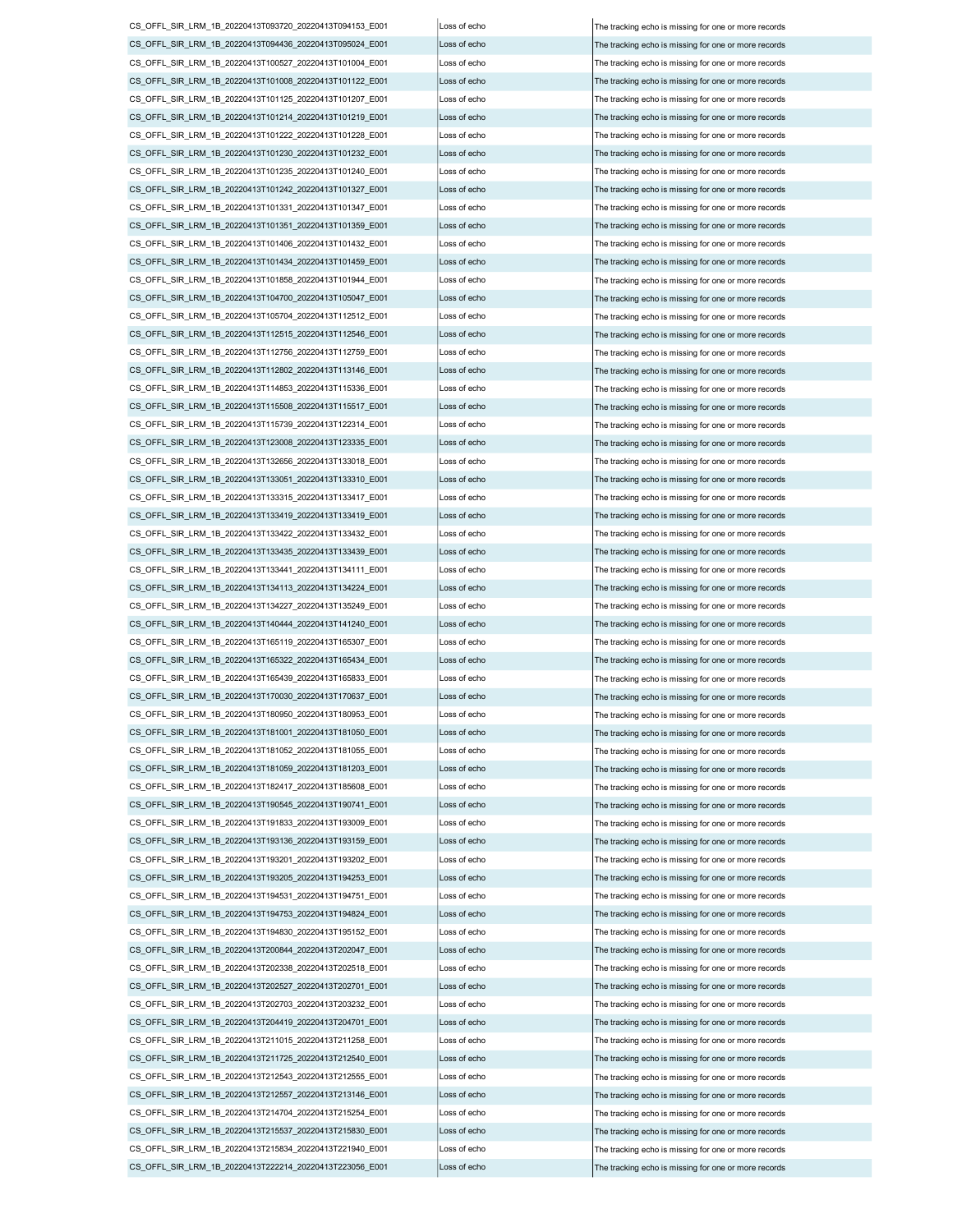| CS OFFL SIR LRM 1B 20220413T223322 20220413T225816 E001 | Loss of echo | The tracking echo is missing for one or more records |
|---------------------------------------------------------|--------------|------------------------------------------------------|
| CS OFFL SIR LRM 1B 20220413T230048 20220413T230051 E001 | Loss of echo | The tracking echo is missing for one or more records |
| CS OFFL SIR LRM 1B 20220413T230053 20220413T230132 E001 | Loss of echo | The tracking echo is missing for one or more records |
| CS OFFL SIR LRM 1B 20220413T230251 20220413T230257 E001 | Loss of echo | The tracking echo is missing for one or more records |
| CS OFFL SIR LRM 1B 20220413T230259 20220413T230707 E001 | Loss of echo | The tracking echo is missing for one or more records |
| CS OFFL SIR LRM 1B 20220413T232413 20220413T232931 E001 | Loss of echo | The tracking echo is missing for one or more records |
| CS OFFL SIR LRM 1B 20220413T233014 20220413T233338 E001 | Loss of echo | The tracking echo is missing for one or more records |
| CS OFFL SIR LRM 1B 20220413T233340 20220413T235827 E001 | Loss of echo | The tracking echo is missing for one or more records |

### 4.5 L1B Calibration Usage Check

Each product is checked in order to ensure that the necessary calibration files have been used in processing.

Number of products with errors: 1

| Product                                                 | <b>Test Failed</b>             | Description                                                      |
|---------------------------------------------------------|--------------------------------|------------------------------------------------------------------|
| CS OFFL SIR SIN 1B 20220413T101400 20220413T101406 E001 | <b>Cal1 Correction missing</b> | The Cal1 correction has not been applied for one or more records |

#### 4.6 L1B Auxilary Data File Usage Check

Each product is checked for missing Data Set Descriptors with respect to a pre-determined baseline and also to check the validity of Auxiliary Data Files is correct.

Number of products with errors: 0

## 4.7 L1B Auxiliary Correction Error Check

CryoSat L1B data includes a correction error flag for each measurement record. The bit value of this flag indicates any problems when set.

Number of products with errors: 0

## 4.8 L1B Measurement Confidence Data Check

CryoSat L1B data includes a measurement confidence flag for each measurement record. The bit value of this flag indicates any problems when set.

Currently, there are several common error flags raised in the Level 1B products which are expected due to operational mode or surface type. All common flags are summarised in the list below, followed by a table of any additional issues arising from this test.

Block Degraded Flag: This flag is currently set for a number of individual records generally at the start or end of products (all modes), but this is to be expected.

Phase Perturbation Applied Flag: This flag is currently set for all L1B SARIn products, indicating that the ADC correction application is deactivated, but this is in line with the current configuration.

Number of products with errors: 0

## 5. Level 2 Data Quality Check

## 5.1 L2 Product Format Check

Each product, retrieved and unpacked from the science server, is checked to ensure it consists of both an XML header file (.HDR) and a product file (.DBL).

Number of products with errors: 0

#### 5.2 L2 Product Header Analysis

For all products, a series of pre-defined checks are carried out on the MPH and SPH in order to identify any inconsistencies and/or errors raised by the ground-segment processing chain.

# 5.3 L2 Auxiliary Data File Usage Check

Number of products with errors: 0

Each product is checked for missing Data Set Descriptors with respect to a pre-determined baseline and also to check the validity of Auxiliary Data Files is correct.

Number of products with errors: 0

#### 5.4 L2 Auxiliary Correction Error Check

CryoSat L2 data includes a correction error flag for each measurement record. The bit value of this flag indicates any problems when set.

Currently, there are several common error flags raised in the Level 2 products which are expected due to operational mode or surface type. All common flags are summarised in the list below, followed by a table of any additional issues arising from this test.

Sea State Bias error: This flag is currently set in all L2 LRM products over ocean, indicating a problem with the sea state bias Doue to a known anomaly, the sea state bias field is currently unfilled in all Baseline-E L2 LRM products. This anomaly will be resolved in the next IPF update.

Snow Depth Model error: This flag is currently set in all L2 SAR products over ocean, which fall outside of the extent of the current snow depth model. Currently the snow depth model is only availlable over the high-latitude Arctic. There is no model currently provided for the Antarctic or marginal Arctic regions. An updated model will be provided in the next IPF update.

number of products with errors: 91

| Product                                                | <b>Test Failed</b> | <b>Description</b>                                                                                                                    |
|--------------------------------------------------------|--------------------|---------------------------------------------------------------------------------------------------------------------------------------|
| CS OFFL SIR LRM 2 20220413T041423 20220413T041833 E001 | Slope model        | There is an error with the Slope Model for one or more records                                                                        |
| CS OFFL SIR SAR 2 20220413T004855 20220413T005100 E001 | Snow depth model   | There is an error with the Snow Depth value, where one or more records<br>falls outside of the extent of the current snow depth model |
| CS OFFL SIR SAR 2 20220413T013151 20220413T013201 E001 | Snow depth model   | There is an error with the Snow Depth value, where one or more records<br>falls outside of the extent of the current snow depth model |
| CS OFFL SIR SAR 2 20220413T013203 20220413T013205 E001 | Snow depth model   | There is an error with the Snow Depth value, where one or more records<br>falls outside of the extent of the current snow depth model |
| CS OFFL SIR SAR 2 20220413T013208 20220413T013213 E001 | Snow depth model   | There is an error with the Snow Depth value, where one or more records<br>falls outside of the extent of the current snow depth model |
| CS OFFL SIR SAR 2 20220413T013722 20220413T013911 E001 | Snow depth model   | There is an error with the Snow Depth value, where one or more records<br>falls outside of the extent of the current snow depth model |
| CS OFFL SIR SAR 2 20220413T014026 20220413T015039 E001 | Snow depth model   | There is an error with the Snow Depth value, where one or more records<br>falls outside of the extent of the current snow depth model |
| CS OFFL SIR SAR 2 20220413T022801 20220413T023050 E001 | Snow depth model   | There is an error with the Snow Depth value, where one or more records<br>falls outside of the extent of the current snow depth model |
| CS OFFL SIR SAR 2 20220413T024059 20220413T024120 E001 | Snow depth model   | There is an error with the Snow Depth value, where one or more records<br>falls outside of the extent of the current snow depth model |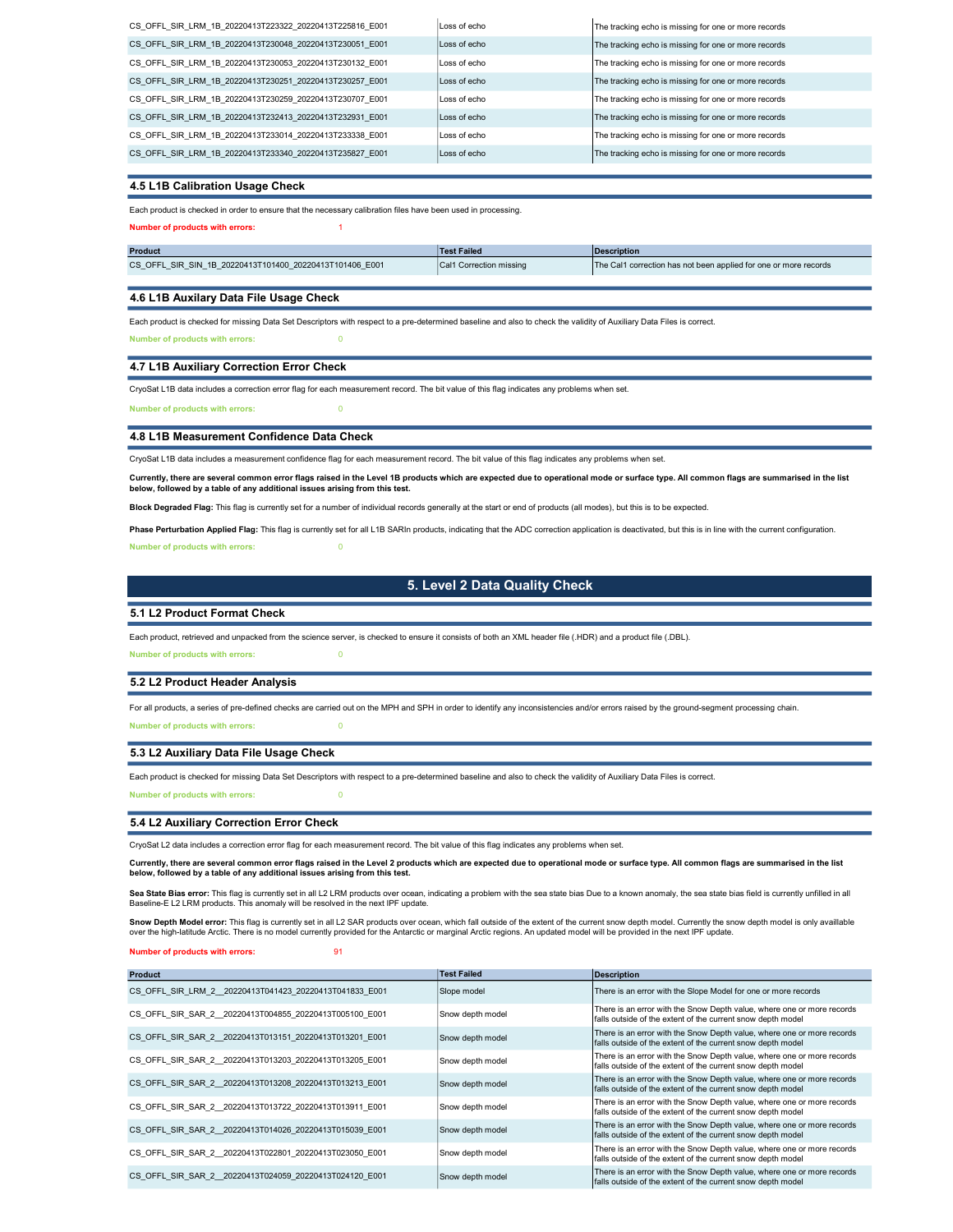CS\_OFFL\_SIR\_SAR\_2\_20220413T135249\_20220413T135633\_E001 Snow depth model There is an error with the Snow Depth value, where one or more records CS\_OFFL\_SIR\_SAR\_2\_20220413T140256\_20220413T140319\_E001 Snow depth model There is an error with the Snow Depth value, where one or more records CS\_OFFL\_SIR\_SAR\_2\_\_20220413T141353\_20220413T141556\_E001 Snow depth model There is an error with the Snow Depth value, where one or more records CS\_OFFL\_SIR\_SAR\_2\_\_20220413T145057\_20220413T145150\_E001 Snow depth model There is an error with the Snow Depth value, where one or more records CS\_OFFL\_SIR\_SAR\_2\_\_20220413T165307\_20220413T165322\_E001 Snow depth model There is an error with the Snow Depth value, where one or more records CS\_OFFL\_SIR\_SAR\_2\_\_20220413T095146\_20220413T095354\_E001 Snow depth model There is an error with the Snow Depth value, where one or more records CS\_OFFL\_SIR\_SAR\_2\_20220413T101944\_20220413T102051\_E001 Snow depth model There is an error with the Snow Depth value, where one or more records CS\_OFFL\_SIR\_SAR\_2\_\_20220413T104331\_20220413T104346\_E001 Snow depth model There is an error with the Snow Depth value, where one or more records CS\_OFFL\_SIR\_SAR\_2\_\_20220413T105606\_20220413T105704\_E001 Snow depth model There is an error with the Snow Depth value, where one or more records Snow Depth value, where one or more records Snow depth model CS\_OFFL\_SIR\_SAR\_2\_20220413T123458\_20220413T123645\_E001 Snow depth model There is an error with the Snow Depth value, where one or more records CS\_OFFL\_SIR\_SAR\_2\_\_20220413T132459\_20220413T132656\_E001 Snow depth model There is an error with the Snow Depth value, where one or model CS\_OFFL\_SIR\_SAR\_2\_\_20220413T081600\_20220413T081750\_E001 Snow depth model There is an error with the Snow Depth value, where one or more records CS\_OFFL\_SIR\_SAR\_2\_20220413T081750\_20220413T081812\_E001 Snow depth model There is an error with the Snow Depth value, where one or more records CS\_OFFL\_SIR\_SAR\_2\_\_20220413T084800\_20220413T084940\_E001 Snow depth model There is an error with the Snow Depth value, where one or more records CS\_OFFL\_SIR\_SAR\_2\_\_20220413T090409\_20220413T090440\_E001 Snow depth model There is an error with the Snow Depth value, where one or more records CS\_OFFL\_SIR\_SAR\_2\_\_20220413T091130\_20220413T091136\_E001 Snow depth model There is an error with the Snow Depth value, where one or more records CS\_OFFL\_SIR\_SAR\_2\_\_20220413T094315\_20220413T094436\_E001 Snow depth model There is an error with the Snow Depth value, where one or more records CS\_OFFL\_SIR\_SAR\_2\_\_20220413T073231\_20220413T073237\_E001 Snow depth model There is an error with the Snow Depth value, where one or more records CS\_OFFL\_SIR\_SAR\_2\_\_20220413T073631\_20220413T074231\_E001 Snow depth model There is an error with the Snow Depth value, where one or more records CS\_OFFL\_SIR\_SAR\_2\_\_20220413T075559\_20220413T075813\_E001 Snow depth model There is an error with the Snow Depth value, where one or more records CS\_OFFL\_SIR\_SAR\_2\_\_20220413T075902\_20220413T080008\_E001 Snow depth model There is an error with the Snow Depth value, where one or more records CS\_OFFL\_SIR\_SAR\_2\_\_20220413T081029\_20220413T081142\_E001 Snow depth model There is an error with the Snow Depth value, where one or more records CS\_OFFL\_SIR\_SAR\_2\_20220413T081151\_20220413T081517\_E001 Snow depth model There is an error with the Snow Depth value, where one or more records CS\_OFFL\_SIR\_SAR\_2\_\_20220413T065055\_20220413T065108\_E001 Snow depth model There is an error with the Snow Depth value, where one or more records CS\_OFFL\_SIR\_SAR\_2\_\_20220413T065114\_20220413T065551\_E001 Snow depth model There is an error with the Snow Depth value, where one or more records and the Snow Depth value, where one or more records and the Snow Depth value, CS\_OFFL\_SIR\_SAR\_2\_\_20220413T070258\_20220413T070739\_E001 Snow depth model There is an error with the Snow Depth value, where one or more records snow Depth value, where one or more records snow depth model falls outside of CS\_OFFL\_SIR\_SAR\_2\_20220413T070951\_20220413T071007\_E001 Snow depth model There is an error with the Snow Depth value, where one or more records CS\_OFFL\_SIR\_SAR\_2\_\_20220413T072513\_20220413T072525\_E001 Snow depth model There is an error with the Snow Depth value, where one or more records CS\_OFFL\_SIR\_SAR\_2\_20220413T073218\_20220413T073224\_E001 Snow depth model There is an error with the Snow Depth value, where one or more records CS\_OFFL\_SIR\_SAR\_2\_\_20220413T030757\_20220413T031135\_E001 CS\_OFFL\_SIR\_SAR\_2\_\_20220413T031415\_20220413T031700\_E001 CS\_OFFL\_SIR\_SAR\_2\_\_20220413T032125\_20220413T032935\_E001 CS\_OFFL\_SIR\_SAR\_2\_\_20220413T033210\_20220413T033218\_E001 CS\_OFFL\_SIR\_SAR\_2\_\_20220413T033314\_20220413T033340\_E001 CS\_OFFL\_SIR\_SAR\_2\_\_20220413T055318\_20220413T055324\_E001 CS\_OFFL\_SIR\_SAR\_2\_\_20220413T040726\_20220413T040953\_E001 CS\_OFFL\_SIR\_SAR\_2\_\_20220413T041420\_20220413T041423\_E001 CS\_OFFL\_SIR\_SAR\_2\_\_20220413T041956\_20220413T042034\_E001 CS\_OFFL\_SIR\_SAR\_2\_\_20220413T045046\_20220413T045415\_E001 CS\_OFFL\_SIR\_SAR\_2\_\_20220413T045415\_20220413T045934\_E001 CS\_OFFL\_SIR\_SAR\_2\_\_20220413T051102\_20220413T051105\_E001 CS\_OFFL\_SIR\_SAR\_2\_\_20220413T051107\_20220413T051207\_E001 CS\_OFFL\_SIR\_SAR\_2\_\_20220413T054538\_20220413T054644\_E001 CS\_OFFL\_SIR\_SAR\_2\_\_20220413T034218\_20220413T034503\_E001 CS\_OFFL\_SIR\_SAR\_2\_\_20220413T044816\_20220413T044914\_E001 CS\_OFFL\_SIR\_SAR\_2\_\_20220413T055332\_20220413T055338\_E001 CS\_OFFL\_SIR\_SAR\_2\_\_20220413T055840\_20220413T060033\_E001 CS\_OFFL\_SIR\_SAR\_2\_\_20220413T060135\_20220413T060420\_E001 CS\_OFFL\_SIR\_SAR\_2\_\_20220413T063545\_20220413T063603\_E001 CS\_OFFL\_SIR\_SAR\_2\_\_20220413T024734\_20220413T025024\_E001

Snow depth model Snow depth model Snow depth model Snow depth model Snow depth model Snow depth model Snow depth model Snow depth model Snow depth model now depth model Snow depth model Snow depth model Snow depth model Snow depth model Snow depth model Snow depth model Snow depth model now depth model Snow depth model Snow depth model Snow depth model

falls outside of the extent of the current snow depth model falls outside of the extent of the current snow depth model falls outside of the extent of the current snow depth model falls outside of the extent of the current snow depth model falls outside of the extent of the current snow depth model falls outside of the extent of the current snow depth mode falls outside of the extent of the current snow depth mode falls outside of the extent of the current snow depth model falls outside of the extent of the current snow depth mode falls outside of the extent of the current snow depth mode falls outside of the extent of the current snow depth model falls outside of the extent of the current snow depth mode falls outside of the extent of the current snow depth model falls outside of the extent of the current snow depth mode falls outside of the extent of the current snow depth mod falls outside of the extent of the current snow depth model falls outside of the extent of the current snow depth model falls outside of the extent of the current snow depth mode falls outside of the extent of the current snow depth mode falls outside of the extent of the current snow depth mode falls outside of the extent of the current snow depth model falls outside of the extent of the current snow depth model falls outside of the extent of the current snow depth mode falls outside of the extent of the current snow depth mode falls outside of the extent of the current snow depth mode falls outside of the extent of the current snow depth model falls outside of the extent of the current snow depth mode There is an error with the Snow Depth value, where one or more records falls outside of the extent of the current snow depth model There is an error with the Snow Depth value, where one or more records falls outside of the extent of the current snow depth mod There is an error with the Snow Depth value, where one or more records falls outside of the extent of the current snow depth model There is an error with the Snow Depth value, where one or more records falls outside of the extent of the current snow depth model There is an error with the Snow Depth value, where one or more records falls outside of the extent of the current snow depth model There is an error with the Snow Depth value, where one or more records falls outside of the extent of the current snow depth mode There is an error with the Snow Depth value, where one or more records falls outside of the extent of the current snow depth model There is an error with the Snow Depth value, where one or more records falls outside of the extent of the current snow depth model There is an error with the Snow Depth value, where one or more records falls outside of the extent of the current snow depth model There is an error with the Snow Depth value, where one or more records falls outside of the extent of the current snow depth mode There is an error with the Snow Depth value, where one or more records falls outside of the extent of the current snow depth model There is an error with the Snow Depth value, where one or more records falls outside of the extent of the current snow depth mode There is an error with the Snow Depth value, where one or more records falls outside of the extent of the current snow depth mode There is an error with the Snow Depth value, where one or more records falls outside of the extent of the current snow depth model There is an error with the Snow Depth value, where one or more records falls outside of the extent of the current snow depth model There is an error with the Snow Depth value, where one or more records falls outside of the extent of the current snow depth mode There is an error with the Snow Depth value, where one or more records falls outside of the extent of the current snow depth model There is an error with the Snow Depth value, where one or more records falls outside of the extent of the current snow depth mode There is an error with the Snow Depth value, where one or more records falls outside of the extent of the current snow depth mode There is an error with the Snow Depth value, where one or more records falls outside of the extent of the current snow depth model There is an error with the Snow Depth value, where one or more records falls outside of the extent of the current snow depth model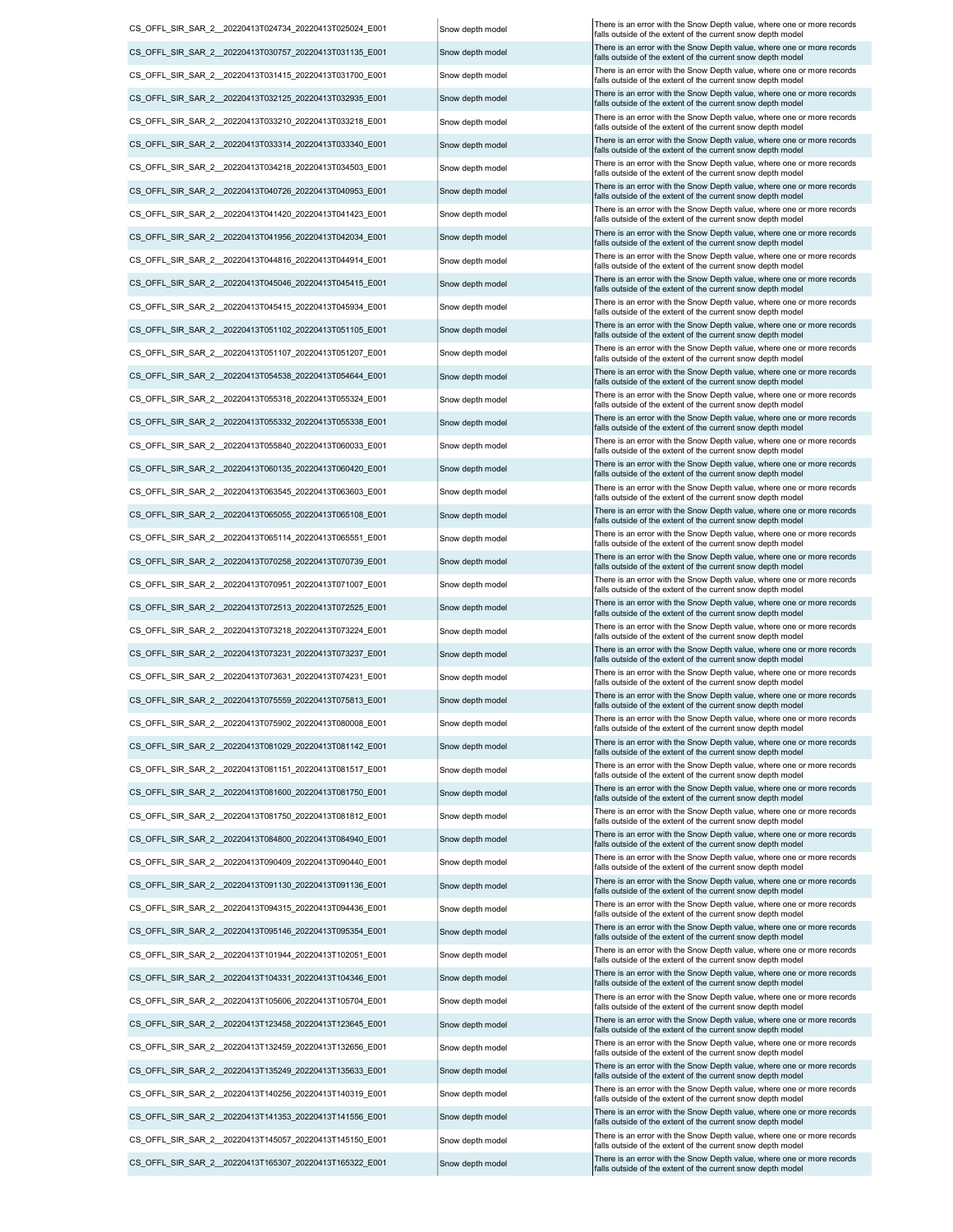| CS_OFFL_SIR_SAR_2_20220413T170637_20220413T170824_E001 | Snow depth model       | There is an error with the Snow Depth value, where one or more records<br>falls outside of the extent of the current snow depth model |
|--------------------------------------------------------|------------------------|---------------------------------------------------------------------------------------------------------------------------------------|
| CS OFFL SIR SAR 2 20220413T172051 20220413T172253 E001 | Snow depth model       | There is an error with the Snow Depth value, where one or more records<br>falls outside of the extent of the current snow depth model |
| CS OFFL SIR SAR 2 20220413T173345 20220413T173527 E001 | Snow depth model       | There is an error with the Snow Depth value, where one or more records<br>falls outside of the extent of the current snow depth model |
| CS OFFL SIR SAR 2 20220413T180550 20220413T180614 E001 | Snow depth model       | There is an error with the Snow Depth value, where one or more records<br>falls outside of the extent of the current snow depth model |
| CS OFFL SIR SAR 2 20220413T180745 20220413T180946 E001 | Snow depth model       | There is an error with the Snow Depth value, where one or more records<br>falls outside of the extent of the current snow depth model |
| CS_OFFL_SIR_SAR_2_20220413T182326_20220413T182417_E001 | Snow depth model       | There is an error with the Snow Depth value, where one or more records<br>falls outside of the extent of the current snow depth model |
| CS_OFFL_SIR_SAR_2_20220413T185608_20220413T190311_E001 | Snow depth model       | There is an error with the Snow Depth value, where one or more records<br>falls outside of the extent of the current snow depth model |
| CS OFFL SIR SAR 2 20220413T191409 20220413T191430 E001 | Snow depth model       | There is an error with the Snow Depth value, where one or more records<br>falls outside of the extent of the current snow depth model |
| CS_OFFL_SIR_SAR_2_20220413T191821_20220413T191833_E001 | Snow depth model       | There is an error with the Snow Depth value, where one or more records<br>falls outside of the extent of the current snow depth model |
| CS OFFL SIR SAR 2 20220413T193009 20220413T193136 E001 | Snow depth model       | There is an error with the Snow Depth value, where one or more records<br>falls outside of the extent of the current snow depth model |
| CS OFFL SIR SAR 2 20220413T200644 20220413T200844 E001 | Snow depth model       | There is an error with the Snow Depth value, where one or more records<br>falls outside of the extent of the current snow depth model |
| CS OFFL SIR SAR 2 20220413T202047 20220413T202259 E001 | Snow depth model       | There is an error with the Snow Depth value, where one or more records<br>falls outside of the extent of the current snow depth model |
| CS OFFL SIR SAR 2 20220413T203232 20220413T203633 E001 | Snow depth model       | There is an error with the Snow Depth value, where one or more records<br>falls outside of the extent of the current snow depth model |
| CS_OFFL_SIR_SAR_2_20220413T203644_20220413T203712_E001 | Snow depth model       | There is an error with the Snow Depth value, where one or more records<br>falls outside of the extent of the current snow depth model |
| CS_OFFL_SIR_SAR_2_20220413T205329_20220413T205351_E001 | Snow depth model       | There is an error with the Snow Depth value, where one or more records<br>falls outside of the extent of the current snow depth model |
| CS_OFFL_SIR_SAR_2_20220413T210835_20220413T211015_E001 | Snow depth model       | There is an error with the Snow Depth value, where one or more records<br>falls outside of the extent of the current snow depth model |
| CS_OFFL_SIR_SAR_2_20220413T211258_20220413T211450_E001 | Snow depth model       | There is an error with the Snow Depth value, where one or more records<br>falls outside of the extent of the current snow depth model |
| CS OFFL SIR SAR 2 20220413T211450 20220413T211725 E001 | Snow depth model       | There is an error with the Snow Depth value, where one or more records<br>falls outside of the extent of the current snow depth model |
| CS OFFL SIR SAR 2 20220413T214007 20220413T214057 E001 | Snow depth model       | There is an error with the Snow Depth value, where one or more records<br>falls outside of the extent of the current snow depth model |
| CS OFFL SIR SAR 2 20220413T214325 20220413T214542 E001 | Snow depth model       | There is an error with the Snow Depth value, where one or more records<br>falls outside of the extent of the current snow depth model |
| CS OFFL SIR SAR 2 20220413T215254 20220413T215415 E001 | Snow depth model       | There is an error with the Snow Depth value, where one or more records<br>falls outside of the extent of the current snow depth model |
| CS_OFFL_SIR_SAR_2_20220413T221940_20220413T222032_E001 | Snow depth model       | There is an error with the Snow Depth value, where one or more records<br>falls outside of the extent of the current snow depth model |
| CS OFFL SIR SAR 2 20220413T223244 20220413T223322 E001 | Snow depth model       | There is an error with the Snow Depth value, where one or more records<br>falls outside of the extent of the current snow depth model |
| CS OFFL SIR SAR 2 20220413T235827 20220414T000010 E001 | Snow depth model       | There is an error with the Snow Depth value, where one or more records<br>falls outside of the extent of the current snow depth model |
| CS_OFFL_SIR_SIN_2_20220413T023050_20220413T023414_E001 | Mean Sea Surface model | There is an error with the Mean Sea Surface for one or more records                                                                   |
| CS OFFL SIR SIN 2 20220413T040953 20220413T041314 E001 | Mean Sea Surface model | There is an error with the Mean Sea Surface for one or more records                                                                   |
| CS OFFL SIR SIN 2 20220413T073429 20220413T073631 E001 | Mean Sea Surface model | There is an error with the Mean Sea Surface for one or more records                                                                   |
| CS OFFL SIR SIN 2 20220413T091309 20220413T092003 E001 | Mean Sea Surface model | There is an error with the Mean Sea Surface for one or more records                                                                   |
| CS OFFL SIR SIN 2 20220413T172253 20220413T172558 E001 | Mean Sea Surface model | There is an error with the Mean Sea Surface for one or more records                                                                   |
| CS_OFFL_SIR_SIN_2_20220413T172833_20220413T173345_E001 | Mean Sea Surface model | There is an error with the Mean Sea Surface for one or more records                                                                   |
| CS_OFFL_SIR_SIN_2_20220413T190311_20220413T190545_E001 | Mean Sea Surface model | There is an error with the Mean Sea Surface for one or more records                                                                   |
| CS OFFL SIR SIN 2 20220413T203810 20220413T204419 E001 | Mean Sea Surface model | There is an error with the Mean Sea Surface for one or more records                                                                   |

# 5.5 L2 Measurement Quality Flag Check

CryoSat L2 data includes a quality flag for each 20-Hz measurement record. The bit value of this flag indicates any problems when set.

Currently, there are several common error flags raised in the Level 2 products which are expected due to operational mode or surface type. All common flags are summarised in the list below, followed by a table of any additional issues arising from this test.

Height and Backscatter errors: These flags are currently set for products over land, but this is to be expected. Retracker 1 Height and Backscatter error flags are also set for products over sea-ice, but this is to be expected.

SSHA interpolation error: This flag is currently set for a number of SAR products occurring at surface type boundaries, but this is to be expected.

Freeboard error: This flag is correctly set in all L2 SAR products that are not discriminated as sea-ice, and for which freeboard cannot be calculated.

Peakiness error: This flag is currently set for products over sea-ice, but this is to be expected.

**SARIn X-Track Angle Error**: This flag is set when the difference between the computed surface elevation and the DEM is >50 m. The DEM is only available over Greenland and Antarctica and as a result<br>this flag is set for L2

Number of products with errors: 217

| Product                                                | <b>Test Failed</b>                                                                            | <b>Description</b>                                                                                                    |
|--------------------------------------------------------|-----------------------------------------------------------------------------------------------|-----------------------------------------------------------------------------------------------------------------------|
| CS OFFL SIR LRM 2 20220413T002110 20220413T004855 E001 | Height Error (Retracker 2), Height Error<br>(Retracker 3), Backscatter Error<br>(Retracker 2) | There is a height and backscatter error for Retracker 2 and a height error<br>for Retracker 3 for one or more records |
| CS OFFL SIR LRM 2 20220413T010236 20220413T012420 E001 | Height Error (Retracker 2), Height Error<br>(Retracker 3), Backscatter Error<br>(Retracker 2) | There is a height and backscatter error for Retracker 2 and a height error<br>for Retracker 3 for one or more records |
| CS OFFL SIR LRM 2 20220413T013911 20220413T014026 E001 | Height Error (Retracker 2), Height Error<br>(Retracker 3), Backscatter Error<br>(Retracker 2) | There is a height and backscatter error for Retracker 2 and a height error<br>for Retracker 3 for one or more records |
| CS OFFL SIR LRM 2 20220413T015417 20220413T022801 E001 | Height Error (Retracker 2), Height Error<br>(Retracker 3), Backscatter Error<br>(Retracker 2) | There is a height and backscatter error for Retracker 2 and a height error<br>for Retracker 3 for one or more records |
| CS OFFL SIR LRM 2 20220413T024120 20220413T024734 E001 | Height Error (Retracker 2), Backscatter<br>Error (Retracker 2)                                | There is a height and backscatter error for Retracker 2 for one or more<br>records                                    |
| CS OFFL SIR LRM 2 20220413T025024 20220413T025421 E001 | Height Error (Retracker 2), Height Error<br>(Retracker 3), Backscatter Error<br>(Retracker 2) | There is a height and backscatter error for Retracker 2 and a height error<br>for Retracker 3 for one or more records |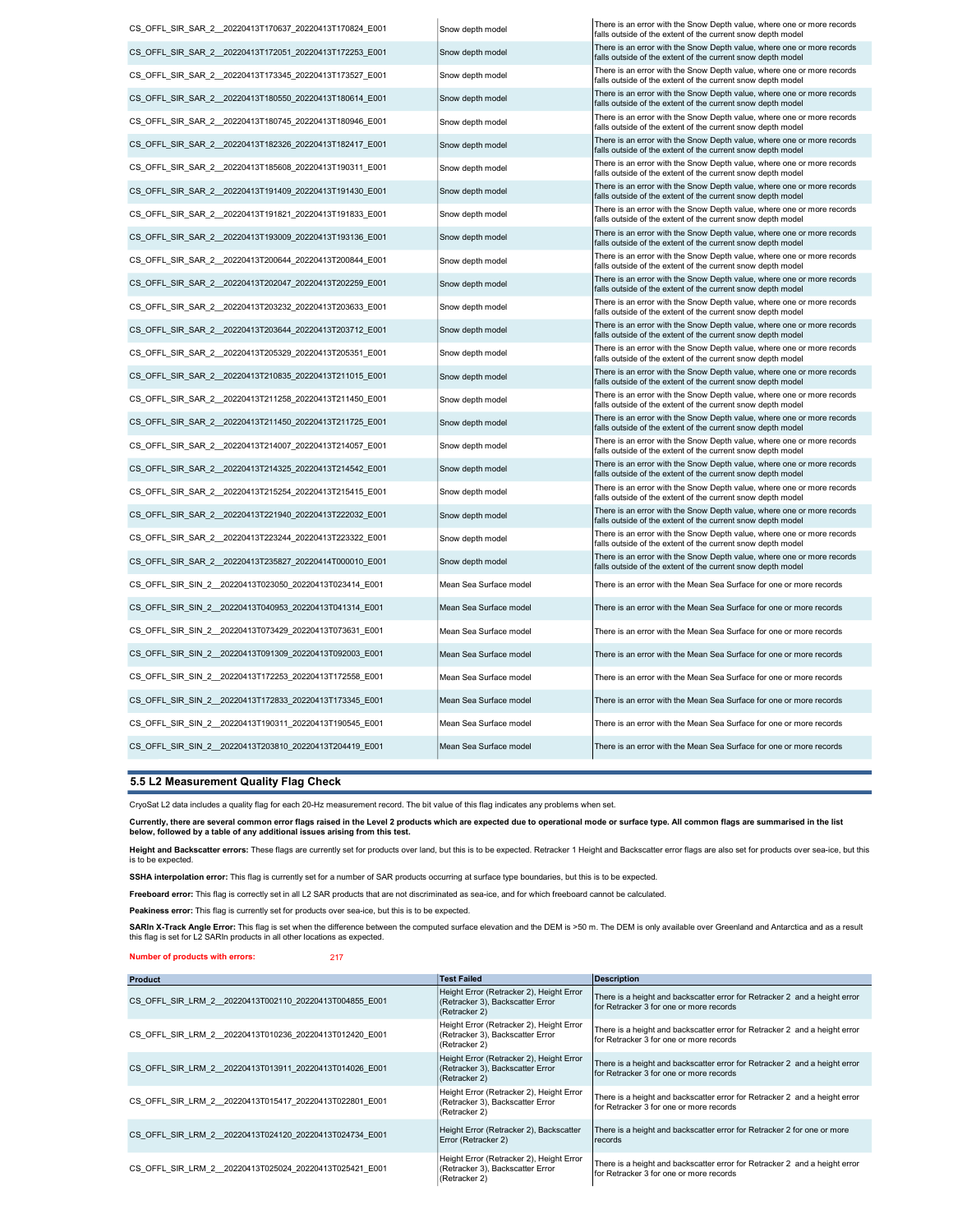| CS OFFL SIR LRM 2 20220413T031135 20220413T031248 E001 | Height Error (Retracker 2), Backscatter<br>Error (Retracker 2)                                | There is a height and backscatter error for Retracker 2 for one or more<br>records                                    |
|--------------------------------------------------------|-----------------------------------------------------------------------------------------------|-----------------------------------------------------------------------------------------------------------------------|
| CS OFFL SIR LRM 2 20220413T031804 20220413T032125 E001 | Height Error (Retracker 2), Height Error<br>(Retracker 3), Backscatter Error<br>(Retracker 2) | There is a height and backscatter error for Retracker 2 and a height error<br>for Retracker 3 for one or more records |
| CS OFFL SIR LRM 2 20220413T033340 20220413T034218 E001 | Height Error (Retracker 2), Backscatter<br>Error (Retracker 2)                                | There is a height and backscatter error for Retracker 2 for one or more<br>records                                    |
| CS OFFL SIR LRM 2 20220413T034503 20220413T040726 E001 | Height Error (Retracker 2), Backscatter<br>Error (Retracker 2)                                | There is a height and backscatter error for Retracker 2 for one or more<br>records                                    |
| CS OFFL SIR LRM 2 20220413T042034 20220413T044010 E001 | Height Error (Retracker 2), Backscatter<br>Error (Retracker 2)                                | There is a height and backscatter error for Retracker 2 for one or more<br>records                                    |
| CS OFFL SIR LRM 2 20220413T044914 20220413T045046 E001 | Height Error (Retracker 2), Backscatter<br>Error (Retracker 2)                                | There is a height and backscatter error for Retracker 2 for one or more<br>records                                    |
| CS OFFL SIR LRM 2 20220413T051207 20220413T054538 E001 | Height Error (Retracker 2), Backscatter<br>Error (Retracker 2)                                | There is a height and backscatter error for Retracker 2 for one or more<br>records                                    |
| CS_OFFL_SIR_LRM_2_20220413T060420_20220413T063545_E001 | Height Error (Retracker 2), Height Error<br>(Retracker 3), Backscatter Error<br>(Retracker 2) | There is a height and backscatter error for Retracker 2 and a height error<br>for Retracker 3 for one or more records |
| CS OFFL SIR LRM 2 20220413T065008 20220413T065041 E001 | Surface Model Unavailable                                                                     | No DEM or Slope Model was used for the location of one or more records                                                |
| CS OFFL SIR LRM 2 20220413T065551 20220413T070258 E001 | Height Error (Retracker 2), Backscatter<br>Error (Retracker 2)                                | There is a height and backscatter error for Retracker 2 for one or more<br>records                                    |
| CS OFFL SIR LRM 2 20220413T070739 20220413T070906 E001 | Height Error (Retracker 2), Backscatter<br>Error (Retracker 2)                                | There is a height and backscatter error for Retracker 2 for one or more<br>records                                    |
| CS OFFL SIR LRM 2 20220413T071007 20220413T072513 E001 | Height Error (Retracker 2), Backscatter<br>Error (Retracker 2)                                | There is a height and backscatter error for Retracker 2 for one or more<br>records                                    |
| CS OFFL SIR LRM 2 20220413T074231 20220413T075559 E001 | Height Error (Retracker 2), Backscatter<br>Error (Retracker 2)                                | There is a height and backscatter error for Retracker 2 for one or more<br>records                                    |
| CS OFFL SIR LRM 2 20220413T080008 20220413T081029 E001 | Height Error (Retracker 2), Backscatter<br>Error (Retracker 2)                                | There is a height and backscatter error for Retracker 2 for one or more<br>records                                    |
| CS OFFL SIR LRM 2 20220413T083738 20220413T084631 E001 | Height Error (Retracker 2), Backscatter<br>Error (Retracker 2)                                | There is a height and backscatter error for Retracker 2 for one or more<br>records                                    |
| CS OFFL SIR LRM 2 20220413T084940 20220413T090409 E001 | Height Error (Retracker 2), Backscatter<br>Error (Retracker 2)                                | There is a height and backscatter error for Retracker 2 for one or more<br>records                                    |
| CS OFFL SIR LRM 2 20220413T092536 20220413T093240 E001 | Height Error (Retracker 2), Backscatter<br>Error (Retracker 2)                                | There is a height and backscatter error for Retracker 2 for one or more<br>records                                    |
| CS OFFL SIR LRM 2 20220413T093703 20220413T093718 E001 | Surface Model Unavailable                                                                     | No DEM or Slope Model was used for the location of one or more records                                                |
| CS OFFL SIR LRM 2 20220413T093720 20220413T094153 E001 | Height Error (Retracker 2), Height Error<br>(Retracker 3), Backscatter Error<br>(Retracker 2) | There is a height and backscatter error for Retracker 2 and a height error<br>for Retracker 3 for one or more records |
| CS OFFL SIR LRM 2 20220413T094436 20220413T095024 E001 | Height Error (Retracker 2), Backscatter<br>Error (Retracker 2)                                | There is a height and backscatter error for Retracker 2 for one or more<br>records                                    |
| CS_OFFL_SIR_LRM_2_20220413T101235_20220413T101240_E001 | Surface Model Unavailable                                                                     | No DEM or Slope Model was used for the location of one or more records                                                |
| CS OFFL SIR LRM 2 20220413T102051 20220413T104331 E001 | Height Error (Retracker 2), Backscatter<br>Error (Retracker 2)                                | There is a height and backscatter error for Retracker 2 for one or more<br>records                                    |
| CS OFFL SIR LRM 2 20220413T105704 20220413T112512 E001 | Height Error (Retracker 2), Height Error<br>(Retracker 3), Backscatter Error<br>(Retracker 2) | There is a height and backscatter error for Retracker 2 and a height error<br>for Retracker 3 for one or more records |
| CS_OFFL_SIR_LRM_2_20220413T115739_20220413T122314_E001 | Height Error (Retracker 2), Height Error<br>(Retracker 3), Backscatter Error<br>(Retracker 2) | There is a height and backscatter error for Retracker 2 and a height error<br>for Retracker 3 for one or more records |
| CS OFFL SIR LRM 2 20220413T123646 20220413T131001 E001 | Height Error (Retracker 2), Backscatter<br>Error (Retracker 2)                                | There is a height and backscatter error for Retracker 2 for one or more<br>records                                    |
| CS OFFL SIR LRM 2 20220413T133441 20220413T134111 E001 | Height Error (Retracker 2), Backscatter<br>Error (Retracker 2)                                | There is a height and backscatter error for Retracker 2 for one or more<br>records                                    |
| CS_OFFL_SIR_LRM_2_20220413T134227_20220413T135249_E001 | Height Error (Retracker 2), Height Error<br>(Retracker 3), Backscatter Error<br>(Retracker 2) | There is a height and backscatter error for Retracker 2 and a height error<br>for Retracker 3 for one or more records |
| CS OFFL SIR LRM 2 20220413T135633 20220413T140256 E001 | Height Error (Retracker 2), Backscatter<br>Error (Retracker 2)                                | There is a height and backscatter error for Retracker 2 for one or more<br>records                                    |
| CS OFFL SIR LRM 2 20220413T141556 20220413T144957 E001 | Height Error (Retracker 2), Backscatter<br>Error (Retracker 2)                                | There is a height and backscatter error for Retracker 2 for one or more<br>records                                    |
| CS OFFL SIR LRM 2 20220413T165119 20220413T165307 E001 | Height Error (Retracker 2), Height Error<br>(Retracker 3), Backscatter Error<br>(Retracker 2) | There is a height and backscatter error for Retracker 2 and a height error<br>for Retracker 3 for one or more records |
| CS OFFL SIR LRM 2 20220413T165322 20220413T165434 E001 | Height Error (Retracker 2), Height Error<br>(Retracker 3), Backscatter Error<br>(Retracker 2) | There is a height and backscatter error for Retracker 2 and a height error<br>for Retracker 3 for one or more records |
| CS OFFL SIR LRM 2 20220413T170030 20220413T170637 E001 | Height Error (Retracker 2), Height Error<br>(Retracker 3), Backscatter Error<br>(Retracker 2) | There is a height and backscatter error for Retracker 2 and a height error<br>for Retracker 3 for one or more records |
| CS OFFL SIR LRM 2 20220413T170824 20220413T172051 E001 | Height Error (Retracker 2), Backscatter<br>Error (Retracker 2)                                | There is a height and backscatter error for Retracker 2 for one or more<br>records                                    |
| CS_OFFL_SIR_LRM_2_20220413T173528_20220413T180550_E001 | Height Error (Retracker 2), Height Error<br>(Retracker 3), Backscatter Error<br>(Retracker 2) | There is a height and backscatter error for Retracker 2 and a height error<br>for Retracker 3 for one or more records |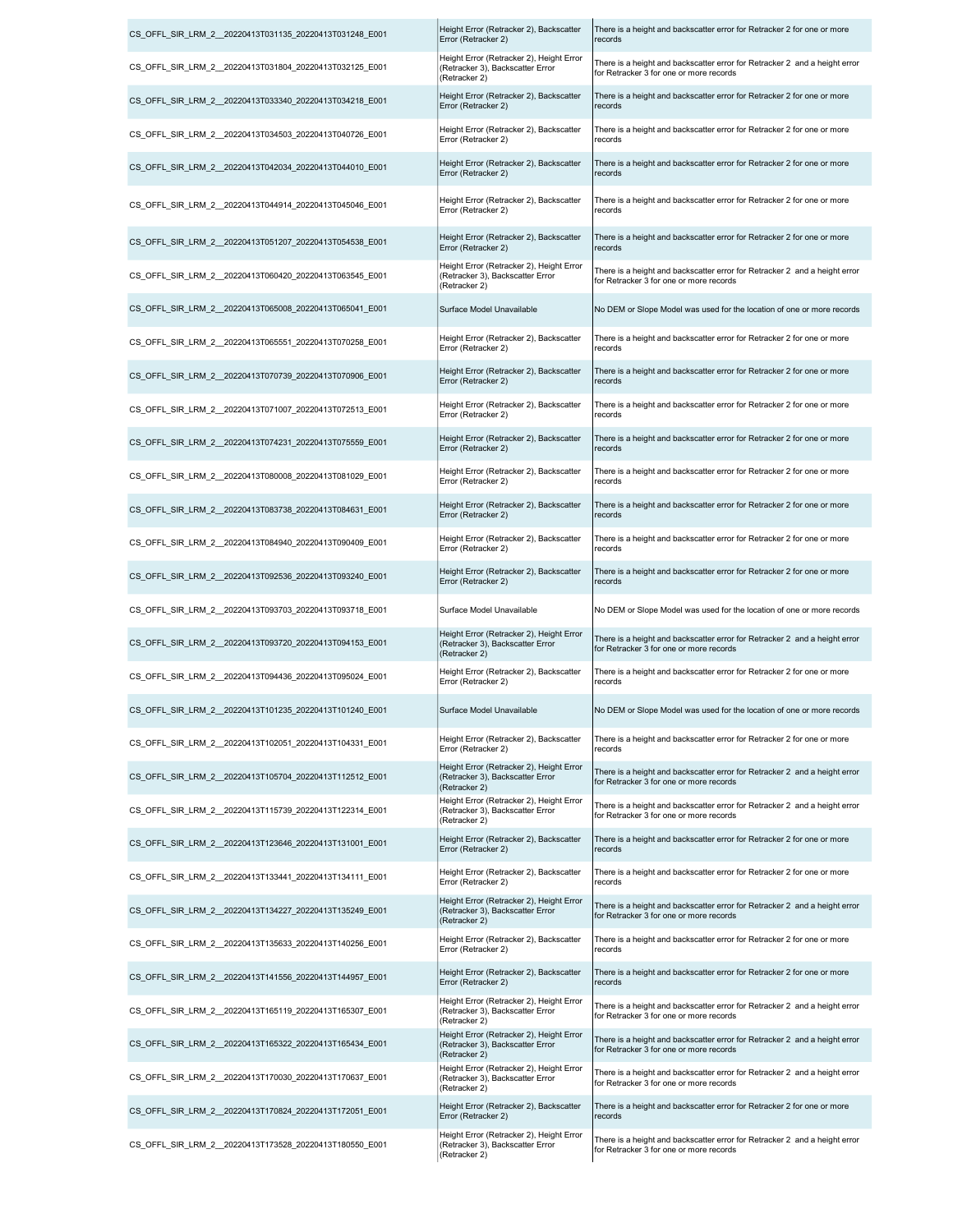| CS OFFL SIR LRM 2 20220413T181001 20220413T181050 E001  | Surface Model Unavailable                                                                     | No DEM or Slope Model was used for the location of one or more records                                                |
|---------------------------------------------------------|-----------------------------------------------------------------------------------------------|-----------------------------------------------------------------------------------------------------------------------|
| CS_OFFL_SIR_LRM_2__20220413T182417_20220413T185608_E001 | Height Error (Retracker 2), Backscatter<br>Error (Retracker 2)                                | There is a height and backscatter error for Retracker 2 for one or more<br>records                                    |
| CS_OFFL_SIR_LRM_2__20220413T191833_20220413T193009_E001 | Height Error (Retracker 2), Height Error<br>(Retracker 3), Backscatter Error<br>(Retracker 2) | There is a height and backscatter error for Retracker 2 and a height error<br>for Retracker 3 for one or more records |
| CS OFFL SIR LRM 2 20220413T193136 20220413T193159 E001  | Height Error (Retracker 2), Backscatter<br>Error (Retracker 2)                                | There is a height and backscatter error for Retracker 2 for one or more<br>records                                    |
| CS OFFL SIR LRM 2 20220413T193205 20220413T194253 E001  | Height Error (Retracker 2), Height Error<br>(Retracker 3), Backscatter Error<br>(Retracker 2) | There is a height and backscatter error for Retracker 2 and a height error<br>for Retracker 3 for one or more records |
| CS_OFFL_SIR_LRM_2_20220413T200844_20220413T202047_E001  | Height Error (Retracker 2), Height Error<br>(Retracker 3), Backscatter Error<br>(Retracker 2) | There is a height and backscatter error for Retracker 2 and a height error<br>for Retracker 3 for one or more records |
| CS_OFFL_SIR_LRM_2_20220413T205352_20220413T210835_E001  | Height Error (Retracker 2), Backscatter<br>Error (Retracker 2)                                | There is a height and backscatter error for Retracker 2 for one or more<br>records                                    |
| CS_OFFL_SIR_LRM_2_20220413T211015_20220413T211258_E001  | Height Error (Retracker 2), Backscatter<br>Error (Retracker 2)                                | There is a height and backscatter error for Retracker 2 for one or more<br>records                                    |
| CS_OFFL_SIR_LRM_2_20220413T211725_20220413T212540_E001  | Surface Model Unavailable                                                                     | No DEM or Slope Model was used for the location of one or more records                                                |
| CS OFFL SIR LRM 2 20220413T212543 20220413T212555 E001  | Surface Model Unavailable                                                                     | No DEM or Slope Model was used for the location of one or more records                                                |
| CS OFFL SIR LRM 2 20220413T214704 20220413T215254 E001  | Height Error (Retracker 2), Height Error<br>(Retracker 3), Backscatter Error<br>(Retracker 2) | There is a height and backscatter error for Retracker 2 and a height error<br>for Retracker 3 for one or more records |
| CS_OFFL_SIR_LRM_2_20220413T215537_20220413T215830_E001  | Height Error (Retracker 2), Backscatter<br>Error (Retracker 2)                                | There is a height and backscatter error for Retracker 2 for one or more<br>records                                    |
| CS OFFL SIR LRM 2 20220413T215834 20220413T221940 E001  | Height Error (Retracker 2), Height Error<br>(Retracker 3), Backscatter Error<br>(Retracker 2) | There is a height and backscatter error for Retracker 2 and a height error<br>for Retracker 3 for one or more records |
| CS OFFL SIR LRM 2 20220413T223322 20220413T225816 E001  | Height Error (Retracker 2), Backscatter<br>Error (Retracker 2)                                | There is a height and backscatter error for Retracker 2 for one or more<br>records                                    |
| CS_OFFL_SIR_LRM_2_20220413T233340_20220413T235827_E001  | Height Error (Retracker 2), Height Error<br>(Retracker 3), Backscatter Error<br>(Retracker 2) | There is a height and backscatter error for Retracker 2 and a height error<br>for Retracker 3 for one or more records |
| CS OFFL SIR SAR 2 20220412T235929 20220413T000136 E001  | Backscatter Error (Retracker 2),<br>Backscatter Error (Retracker 3)                           | There is a backscatter error for Retracker 2 and 3 for one or more records                                            |
| CS OFFL SIR SAR 2 20220413T000206 20220413T000313 E001  | Backscatter Error (Retracker 2),<br>Backscatter Error (Retracker 3)                           | There is a backscatter error for Retracker 2 and 3 for one or more records                                            |
| CS OFFL SIR SAR 2 20220413T000334 20220413T000837 E001  | Backscatter Error (Retracker 2),<br>Backscatter Error (Retracker 3)                           | There is a backscatter error for Retracker 2 and 3 for one or more records                                            |
| CS_OFFL_SIR_SAR_2_20220413T004855_20220413T005100_E001  | Backscatter Error (Retracker 2),<br>Backscatter Error (Retracker 3)                           | There is a backscatter error for Retracker 2 and 3 for one or more records                                            |
| CS OFFL SIR SAR 2 20220413T013722 20220413T013911 E001  | Backscatter Error (Retracker 2),<br>Backscatter Error (Retracker 3)                           | There is a backscatter error for Retracker 2 and 3 for one or more records                                            |
| CS_OFFL_SIR_SAR_2__20220413T014026_20220413T015039_E001 | Backscatter Error (Retracker 2),<br>Backscatter Error (Retracker 3)                           | There is a backscatter error for Retracker 2 and 3 for one or more records                                            |
| CS OFFL SIR SAR 2 20220413T022801 20220413T023050 E001  | Backscatter Error (Retracker 2),<br>Backscatter Error (Retracker 3)                           | There is a backscatter error for Retracker 2 and 3 for one or more records                                            |
| CS OFFL SIR SAR 2 20220413T024059 20220413T024120 E001  | Backscatter Error (Retracker 2),<br>Backscatter Error (Retracker 3)                           | There is a backscatter error for Retracker 2 and 3 for one or more records                                            |
| CS OFFL SIR SAR 2 20220413T024734 20220413T025024 E001  | Backscatter Error (Retracker 2),<br>Backscatter Error (Retracker 3)                           | There is a backscatter error for Retracker 2 and 3 for one or more records                                            |
| CS_OFFL_SIR_SAR_2__20220413T030757_20220413T031135_E001 | Backscatter Error (Retracker 2),<br>Backscatter Error (Retracker 3)                           | There is a backscatter error for Retracker 2 and 3 for one or more records                                            |
| CS OFFL SIR SAR 2 20220413T031415 20220413T031700 E001  | Backscatter Error (Retracker 2),<br>Backscatter Error (Retracker 3)                           | There is a backscatter error for Retracker 2 and 3 for one or more records                                            |
| CS OFFL SIR SAR 2 20220413T032125 20220413T032935 E001  | Backscatter Error (Retracker 2),<br>Backscatter Error (Retracker 3)                           | There is a backscatter error for Retracker 2 and 3 for one or more records                                            |
| CS_OFFL_SIR_SAR_2__20220413T033314_20220413T033340_E001 | Backscatter Error (Retracker 2),<br>Backscatter Error (Retracker 3)                           | There is a backscatter error for Retracker 2 and 3 for one or more records                                            |
| CS OFFL SIR SAR 2 20220413T034218 20220413T034503 E001  | Backscatter Error (Retracker 2),<br>Backscatter Error (Retracker 3)                           | There is a backscatter error for Retracker 2 and 3 for one or more records                                            |
| CS OFFL SIR SAR 2 20220413T040726 20220413T040953 E001  | Backscatter Error (Retracker 2),<br>Backscatter Error (Retracker 3)                           | There is a backscatter error for Retracker 2 and 3 for one or more records                                            |
| CS OFFL SIR SAR 2 20220413T041956 20220413T042034 E001  | Backscatter Error (Retracker 2),<br>Backscatter Error (Retracker 3)                           | There is a backscatter error for Retracker 2 and 3 for one or more records                                            |
| CS_OFFL_SIR_SAR_2__20220413T044816_20220413T044914_E001 | Backscatter Error (Retracker 2),<br>Backscatter Error (Retracker 3)                           | There is a backscatter error for Retracker 2 and 3 for one or more records                                            |
| CS OFFL SIR SAR 2 20220413T045046 20220413T045415 E001  | Backscatter Error (Retracker 2),<br>Backscatter Error (Retracker 3)                           | There is a backscatter error for Retracker 2 and 3 for one or more records                                            |
| CS_OFFL_SIR_SAR_2__20220413T045415_20220413T045934_E001 | Backscatter Error (Retracker 2),<br>Backscatter Error (Retracker 3)                           | There is a backscatter error for Retracker 2 and 3 for one or more records                                            |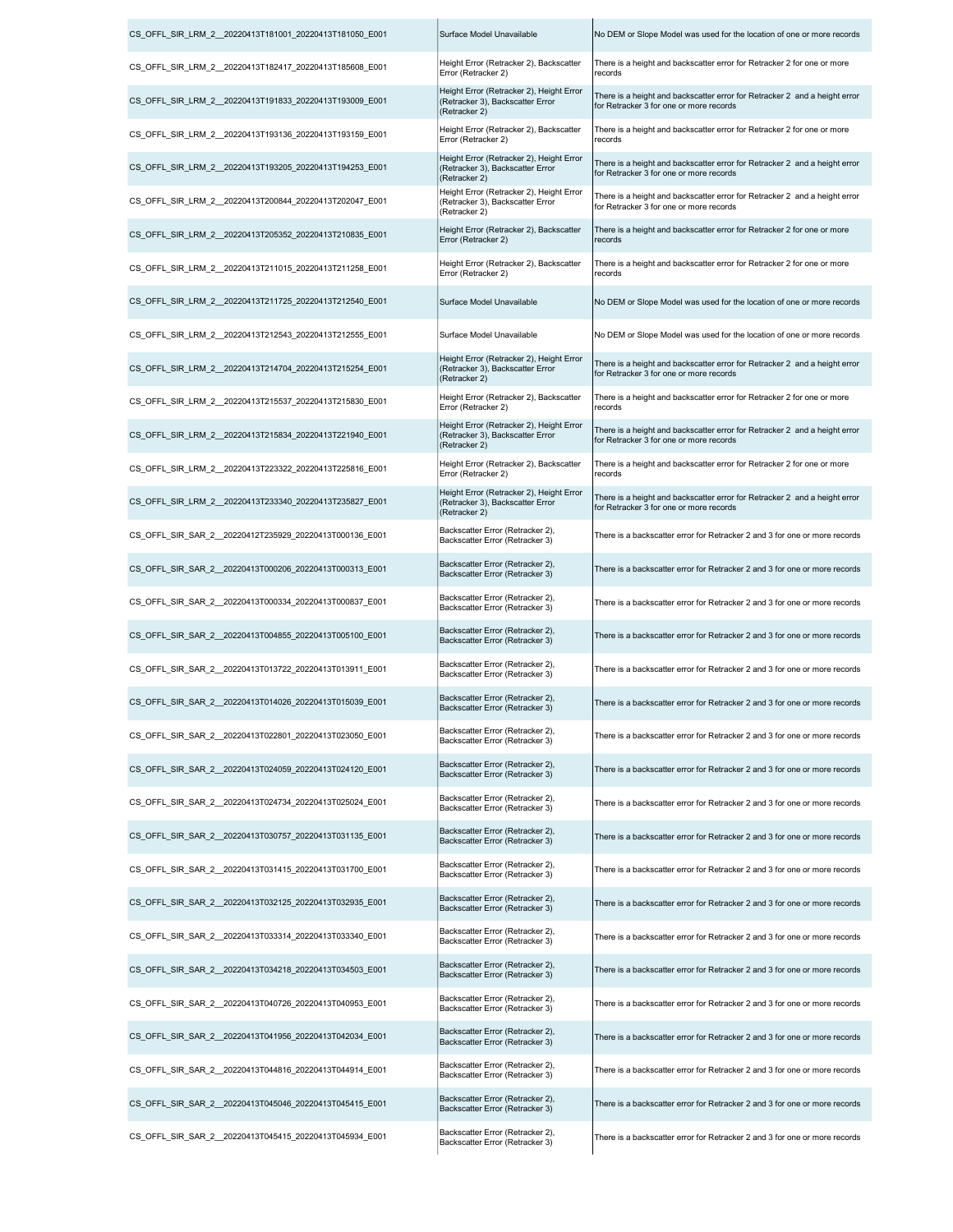| CS_OFFL_SIR_SAR_2__20220413T050210_20220413T050953_E001 | Backscatter Error (Retracker 2),<br>Backscatter Error (Retracker 3) | There is a backscatter error for Retracker 2 and 3 for one or more records |
|---------------------------------------------------------|---------------------------------------------------------------------|----------------------------------------------------------------------------|
| CS_OFFL_SIR_SAR_2__20220413T051107_20220413T051207_E001 | Backscatter Error (Retracker 2),<br>Backscatter Error (Retracker 3) | There is a backscatter error for Retracker 2 and 3 for one or more records |
| CS_OFFL_SIR_SAR_2__20220413T054538_20220413T054644_E001 | Backscatter Error (Retracker 2),<br>Backscatter Error (Retracker 3) | There is a backscatter error for Retracker 2 and 3 for one or more records |
| CS_OFFL_SIR_SAR_2__20220413T055840_20220413T060033_E001 | Backscatter Error (Retracker 2),<br>Backscatter Error (Retracker 3) | There is a backscatter error for Retracker 2 and 3 for one or more records |
| CS_OFFL_SIR_SAR_2__20220413T060135_20220413T060420_E001 | Backscatter Error (Retracker 2),<br>Backscatter Error (Retracker 3) | There is a backscatter error for Retracker 2 and 3 for one or more records |
| CS_OFFL_SIR_SAR_2_20220413T063545_20220413T063603_E001  | Backscatter Error (Retracker 2),<br>Backscatter Error (Retracker 3) | There is a backscatter error for Retracker 2 and 3 for one or more records |
| CS OFFL SIR SAR 2 20220413T064112 20220413T064829 E001  | Backscatter Error (Retracker 2),<br>Backscatter Error (Retracker 3) | There is a backscatter error for Retracker 2 and 3 for one or more records |
| CS_OFFL_SIR_SAR_2__20220413T065114_20220413T065551_E001 | Backscatter Error (Retracker 2),<br>Backscatter Error (Retracker 3) | There is a backscatter error for Retracker 2 and 3 for one or more records |
| CS_OFFL_SIR_SAR_2__20220413T070258_20220413T070739_E001 | Backscatter Error (Retracker 2),<br>Backscatter Error (Retracker 3) | There is a backscatter error for Retracker 2 and 3 for one or more records |
| CS_OFFL_SIR_SAR_2__20220413T070951_20220413T071007_E001 | Backscatter Error (Retracker 2),<br>Backscatter Error (Retracker 3) | There is a backscatter error for Retracker 2 and 3 for one or more records |
| CS_OFFL_SIR_SAR_2__20220413T072513_20220413T072525_E001 | Backscatter Error (Retracker 2),<br>Backscatter Error (Retracker 3) | There is a backscatter error for Retracker 2 and 3 for one or more records |
| CS_OFFL_SIR_SAR_2__20220413T073631_20220413T074231_E001 | Backscatter Error (Retracker 2),<br>Backscatter Error (Retracker 3) | There is a backscatter error for Retracker 2 and 3 for one or more records |
| CS_OFFL_SIR_SAR_2__20220413T075902_20220413T080008_E001 | Backscatter Error (Retracker 2),<br>Backscatter Error (Retracker 3) | There is a backscatter error for Retracker 2 and 3 for one or more records |
| CS OFFL SIR SAR 2 20220413T081029 20220413T081142 E001  | Backscatter Error (Retracker 2),<br>Backscatter Error (Retracker 3) | There is a backscatter error for Retracker 2 and 3 for one or more records |
| CS_OFFL_SIR_SAR_2__20220413T081151_20220413T081517_E001 | Backscatter Error (Retracker 2),<br>Backscatter Error (Retracker 3) | There is a backscatter error for Retracker 2 and 3 for one or more records |
| CS_OFFL_SIR_SAR_2__20220413T081600_20220413T081750_E001 | Backscatter Error (Retracker 2),<br>Backscatter Error (Retracker 3) | There is a backscatter error for Retracker 2 and 3 for one or more records |
| CS_OFFL_SIR_SAR_2__20220413T081750_20220413T081812_E001 | Backscatter Error (Retracker 2),<br>Backscatter Error (Retracker 3) | There is a backscatter error for Retracker 2 and 3 for one or more records |
| CS_OFFL_SIR_SAR_2_20220413T082030_20220413T082714_E001  | Backscatter Error (Retracker 2),<br>Backscatter Error (Retracker 3) | There is a backscatter error for Retracker 2 and 3 for one or more records |
| CS_OFFL_SIR_SAR_2__20220413T084800_20220413T084940_E001 | Backscatter Error (Retracker 2),<br>Backscatter Error (Retracker 3) | There is a backscatter error for Retracker 2 and 3 for one or more records |
| CS OFFL SIR SAR 2 20220413T090409 20220413T090440 E001  | Backscatter Error (Retracker 2),<br>Backscatter Error (Retracker 3) | There is a backscatter error for Retracker 2 and 3 for one or more records |
| CS OFFL SIR SAR 2 20220413T094315 20220413T094436 E001  | Backscatter Error (Retracker 2),<br>Backscatter Error (Retracker 3) | There is a backscatter error for Retracker 2 and 3 for one or more records |
| CS_OFFL_SIR_SAR_2__20220413T095146_20220413T095354_E001 | Backscatter Error (Retracker 2),<br>Backscatter Error (Retracker 3) | There is a backscatter error for Retracker 2 and 3 for one or more records |
| CS OFFL SIR SAR 2 20220413T095903 20220413T100424 E001  | Backscatter Error (Retracker 2),<br>Backscatter Error (Retracker 3) | There is a backscatter error for Retracker 2 and 3 for one or more records |
| CS OFFL SIR SAR 2 20220413T100437 20220413T100527 E001  | Backscatter Error (Retracker 2),<br>Backscatter Error (Retracker 3) | There is a backscatter error for Retracker 2 and 3 for one or more records |
| CS_OFFL_SIR_SAR_2__20220413T101944_20220413T102051_E001 | Backscatter Error (Retracker 2),<br>Backscatter Error (Retracker 3) | There is a backscatter error for Retracker 2 and 3 for one or more records |
| CS OFFL SIR SAR 2 20220413T104331 20220413T104346 E001  | Backscatter Error (Retracker 2),<br>Backscatter Error (Retracker 3) | There is a backscatter error for Retracker 2 and 3 for one or more records |
| CS_OFFL_SIR_SAR_2__20220413T105606_20220413T105704_E001 | Backscatter Error (Retracker 2),<br>Backscatter Error (Retracker 3) | There is a backscatter error for Retracker 2 and 3 for one or more records |
| CS_OFFL_SIR_SAR_2_20220413T113725_20220413T114012_E001  | Backscatter Error (Retracker 2),<br>Backscatter Error (Retracker 3) | There is a backscatter error for Retracker 2 and 3 for one or more records |
| CS OFFL SIR SAR 2 20220413T114012 20220413T114641 E001  | Backscatter Error (Retracker 2),<br>Backscatter Error (Retracker 3) | There is a backscatter error for Retracker 2 and 3 for one or more records |
| CS_OFFL_SIR_SAR_2__20220413T123458_20220413T123645_E001 | Backscatter Error (Retracker 2),<br>Backscatter Error (Retracker 3) | There is a backscatter error for Retracker 2 and 3 for one or more records |
| CS_OFFL_SIR_SAR_2__20220413T131421_20220413T132203_E001 | Backscatter Error (Retracker 2),<br>Backscatter Error (Retracker 3) | There is a backscatter error for Retracker 2 and 3 for one or more records |
| CS_OFFL_SIR_SAR_2__20220413T132239_20220413T132446_E001 | Backscatter Error (Retracker 2),<br>Backscatter Error (Retracker 3) | There is a backscatter error for Retracker 2 and 3 for one or more records |
| CS OFFL SIR SAR 2 20220413T132459 20220413T132656 E001  | Backscatter Error (Retracker 2),<br>Backscatter Error (Retracker 3) | There is a backscatter error for Retracker 2 and 3 for one or more records |
| CS_OFFL_SIR_SAR_2__20220413T135249_20220413T135633_E001 | Backscatter Error (Retracker 2),<br>Rackscatter Frror (Retracker 3) | There is a backscatter error for Retracker 2 and 3 for one or more records |

| catter Error (Retracker 3)                                | There is a backscatter error for Ketracker 2 and 3 for one or more records |
|-----------------------------------------------------------|----------------------------------------------------------------------------|
| catter Error (Retracker 2),<br>catter Error (Retracker 3) | There is a backscatter error for Retracker 2 and 3 for one or more records |
| catter Error (Retracker 2),<br>catter Error (Retracker 3) | There is a backscatter error for Retracker 2 and 3 for one or more records |
| catter Error (Retracker 2),<br>catter Error (Retracker 3) | There is a backscatter error for Retracker 2 and 3 for one or more records |
| catter Error (Retracker 2),<br>catter Error (Retracker 3) | There is a backscatter error for Retracker 2 and 3 for one or more records |
| catter Error (Retracker 2),<br>catter Error (Retracker 3) | There is a backscatter error for Retracker 2 and 3 for one or more records |
| catter Error (Retracker 2),<br>catter Error (Retracker 3) | There is a backscatter error for Retracker 2 and 3 for one or more records |
| catter Error (Retracker 2),<br>catter Error (Retracker 3) | There is a backscatter error for Retracker 2 and 3 for one or more records |
| catter Error (Retracker 2),<br>catter Error (Retracker 3) | There is a backscatter error for Retracker 2 and 3 for one or more records |
| catter Error (Retracker 2),<br>catter Error (Retracker 3) | There is a backscatter error for Retracker 2 and 3 for one or more records |
| catter Error (Retracker 2),<br>catter Error (Retracker 3) | There is a backscatter error for Retracker 2 and 3 for one or more records |
| catter Error (Retracker 2),<br>catter Error (Retracker 3) | There is a backscatter error for Retracker 2 and 3 for one or more records |
| catter Error (Retracker 2),<br>catter Error (Retracker 3) | There is a backscatter error for Retracker 2 and 3 for one or more records |
| catter Error (Retracker 2),<br>catter Error (Retracker 3) | There is a backscatter error for Retracker 2 and 3 for one or more records |
| catter Error (Retracker 2),<br>catter Error (Retracker 3) | There is a backscatter error for Retracker 2 and 3 for one or more records |
| catter Error (Retracker 2),<br>catter Error (Retracker 3) | There is a backscatter error for Retracker 2 and 3 for one or more records |
| catter Error (Retracker 2),<br>catter Error (Retracker 3) | There is a backscatter error for Retracker 2 and 3 for one or more records |
| catter Error (Retracker 2),<br>catter Error (Retracker 3) | There is a backscatter error for Retracker 2 and 3 for one or more records |
| catter Error (Retracker 2),<br>catter Error (Retracker 3) | There is a backscatter error for Retracker 2 and 3 for one or more records |
| catter Error (Retracker 2),<br>catter Error (Retracker 3) | There is a backscatter error for Retracker 2 and 3 for one or more records |
| catter Error (Retracker 2),<br>catter Error (Retracker 3) | There is a backscatter error for Retracker 2 and 3 for one or more records |
| catter Error (Retracker 2),<br>catter Error (Retracker 3) | There is a backscatter error for Retracker 2 and 3 for one or more records |
| catter Error (Retracker 2),<br>catter Error (Retracker 3) | There is a backscatter error for Retracker 2 and 3 for one or more records |
| catter Error (Retracker 2),<br>catter Error (Retracker 3) | There is a backscatter error for Retracker 2 and 3 for one or more records |
| catter Error (Retracker 2),<br>catter Error (Retracker 3) | There is a backscatter error for Retracker 2 and 3 for one or more records |
| catter Error (Retracker 2),<br>catter Error (Retracker 3) | There is a backscatter error for Retracker 2 and 3 for one or more records |
| catter Error (Retracker 2),<br>catter Error (Retracker 3) | There is a backscatter error for Retracker 2 and 3 for one or more records |
| catter Error (Retracker 2),<br>catter Error (Retracker 3) | There is a backscatter error for Retracker 2 and 3 for one or more records |
| catter Error (Retracker 2),<br>catter Error (Retracker 3) | There is a backscatter error for Retracker 2 and 3 for one or more records |
| catter Error (Retracker 2),<br>catter Error (Retracker 3) | There is a backscatter error for Retracker 2 and 3 for one or more records |
| catter Error (Retracker 2),<br>catter Error (Retracker 3) | There is a backscatter error for Retracker 2 and 3 for one or more records |
| catter Error (Retracker 2),<br>catter Error (Retracker 3) | There is a backscatter error for Retracker 2 and 3 for one or more records |
| catter Error (Retracker 2),<br>catter Error (Retracker 3) | There is a backscatter error for Retracker 2 and 3 for one or more records |
| catter Error (Retracker 2),<br>catter Error (Retracker 3) | There is a backscatter error for Retracker 2 and 3 for one or more records |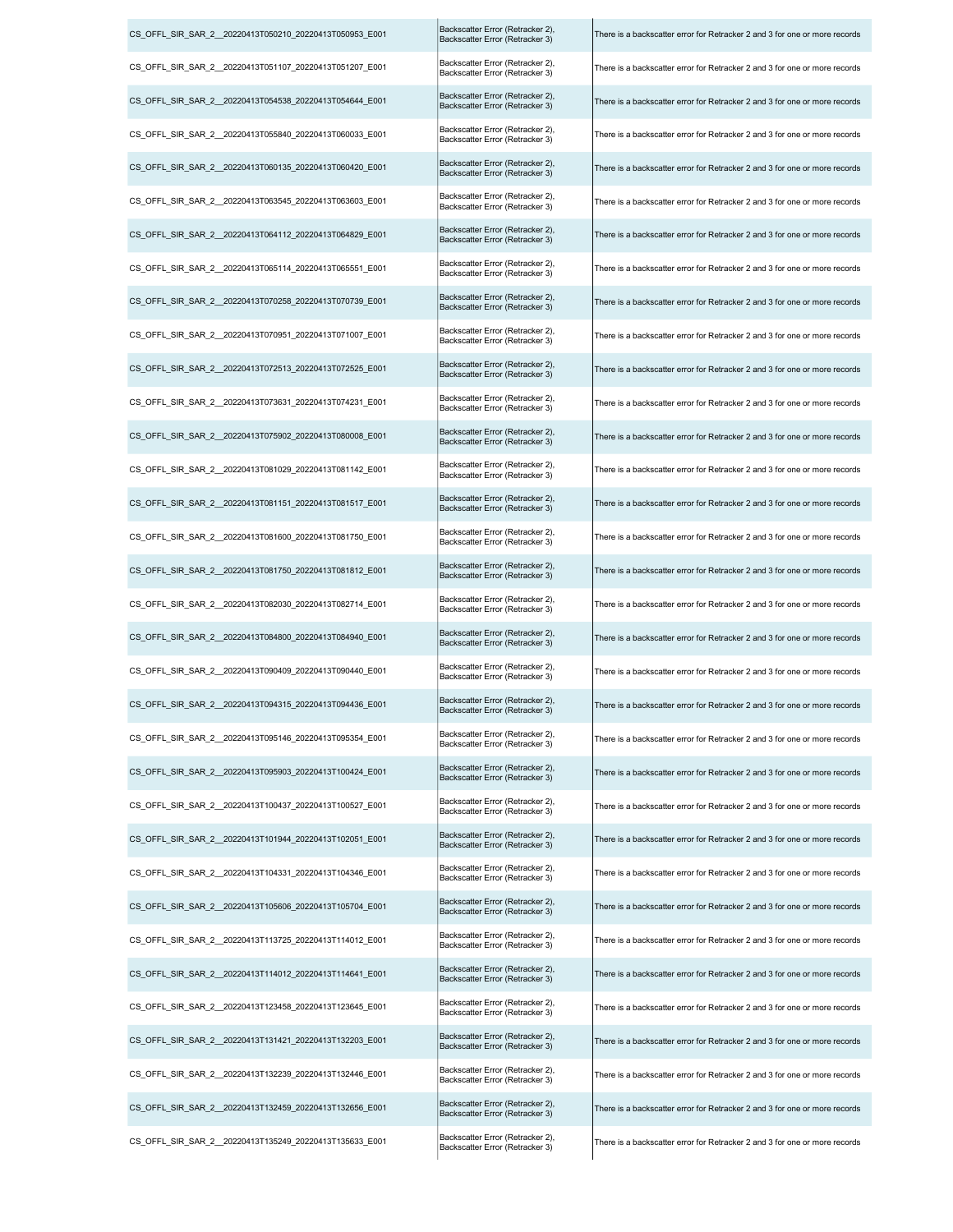| CS_OFFL_SIR_SAR_2_20220413T140256_20220413T140319_E001  | Backscatter Error (Retracker 2),<br>Backscatter Error (Retracker 3) | There is a backscatter error for Retracker 2 and 3 for one or more records |
|---------------------------------------------------------|---------------------------------------------------------------------|----------------------------------------------------------------------------|
| CS OFFL SIR SAR 2 20220413T141353 20220413T141556 E001  | Backscatter Error (Retracker 2),<br>Backscatter Error (Retracker 3) | There is a backscatter error for Retracker 2 and 3 for one or more records |
| CS_OFFL_SIR_SAR_2_20220413T145345_20220413T145916_E001  | Backscatter Error (Retracker 2),<br>Backscatter Error (Retracker 3) | There is a backscatter error for Retracker 2 and 3 for one or more records |
| CS_OFFL_SIR_SAR_2_20220413T170637_20220413T170824_E001  | Backscatter Error (Retracker 2),<br>Backscatter Error (Retracker 3) | There is a backscatter error for Retracker 2 and 3 for one or more records |
| CS_OFFL_SIR_SAR_2_20220413T172051_20220413T172253_E001  | Backscatter Error (Retracker 2),<br>Backscatter Error (Retracker 3) | There is a backscatter error for Retracker 2 and 3 for one or more records |
| CS OFFL SIR SAR 2 20220413T173345 20220413T173527 E001  | Backscatter Error (Retracker 2),<br>Backscatter Error (Retracker 3) | There is a backscatter error for Retracker 2 and 3 for one or more records |
| CS OFFL SIR SAR 2 20220413T180550 20220413T180614 E001  | Backscatter Error (Retracker 2),<br>Backscatter Error (Retracker 3) | There is a backscatter error for Retracker 2 and 3 for one or more records |
| CS_OFFL_SIR_SAR_2_20220413T180745_20220413T180946_E001  | Backscatter Error (Retracker 2),<br>Backscatter Error (Retracker 3) | There is a backscatter error for Retracker 2 and 3 for one or more records |
| CS_OFFL_SIR_SAR_2_20220413T181203_20220413T181331_E001  | Backscatter Error (Retracker 2),<br>Backscatter Error (Retracker 3) | There is a backscatter error for Retracker 2 and 3 for one or more records |
| CS_OFFL_SIR_SAR_2_20220413T181347_20220413T181821_E001  | Backscatter Error (Retracker 2),<br>Backscatter Error (Retracker 3) | There is a backscatter error for Retracker 2 and 3 for one or more records |
| CS_OFFL_SIR_SAR_2_20220413T181821_20220413T181937_E001  | Backscatter Error (Retracker 2),<br>Backscatter Error (Retracker 3) | There is a backscatter error for Retracker 2 and 3 for one or more records |
| CS_OFFL_SIR_SAR_2_20220413T182326_20220413T182417_E001  | Backscatter Error (Retracker 2),<br>Backscatter Error (Retracker 3) | There is a backscatter error for Retracker 2 and 3 for one or more records |
| CS_OFFL_SIR_SAR_2_20220413T185608_20220413T190311_E001  | Backscatter Error (Retracker 2),<br>Backscatter Error (Retracker 3) | There is a backscatter error for Retracker 2 and 3 for one or more records |
| CS_OFFL_SIR_SAR_2_20220413T191409_20220413T191430_E001  | Backscatter Error (Retracker 2),<br>Backscatter Error (Retracker 3) | There is a backscatter error for Retracker 2 and 3 for one or more records |
| CS_OFFL_SIR_SAR_2_20220413T191821_20220413T191833_E001  | Backscatter Error (Retracker 2),<br>Backscatter Error (Retracker 3) | There is a backscatter error for Retracker 2 and 3 for one or more records |
| CS_OFFL_SIR_SAR_2_20220413T193009_20220413T193136_E001  | Backscatter Error (Retracker 2),<br>Backscatter Error (Retracker 3) | There is a backscatter error for Retracker 2 and 3 for one or more records |
| CS_OFFL_SIR_SAR_2__20220413T195152_20220413T195659_E001 | Backscatter Error (Retracker 2),<br>Backscatter Error (Retracker 3) | There is a backscatter error for Retracker 2 and 3 for one or more records |
| CS_OFFL_SIR_SAR_2_20220413T195659_20220413T195823_E001  | Backscatter Error (Retracker 2),<br>Backscatter Error (Retracker 3) | There is a backscatter error for Retracker 2 and 3 for one or more records |
| CS OFFL SIR SAR 2 20220413T200644 20220413T200844 E001  | Backscatter Error (Retracker 2),<br>Backscatter Error (Retracker 3) | There is a backscatter error for Retracker 2 and 3 for one or more records |
| CS OFFL SIR SAR 2 20220413T203232 20220413T203633 E001  | Backscatter Error (Retracker 2),<br>Backscatter Error (Retracker 3) | There is a backscatter error for Retracker 2 and 3 for one or more records |
| CS_OFFL_SIR_SAR_2_20220413T203644_20220413T203712_E001  | Backscatter Error (Retracker 2),<br>Backscatter Error (Retracker 3) | There is a backscatter error for Retracker 2 and 3 for one or more records |
| CS OFFL SIR SAR 2 20220413T205329 20220413T205351 E001  | Backscatter Error (Retracker 2),<br>Backscatter Error (Retracker 3) | There is a backscatter error for Retracker 2 and 3 for one or more records |
| CS_OFFL_SIR_SAR_2_20220413T210835_20220413T211015_E001  | Backscatter Error (Retracker 2),<br>Backscatter Error (Retracker 3) | There is a backscatter error for Retracker 2 and 3 for one or more records |
| CS_OFFL_SIR_SAR_2_20220413T211258_20220413T211450_E001  | Backscatter Error (Retracker 2),<br>Backscatter Error (Retracker 3) | There is a backscatter error for Retracker 2 and 3 for one or more records |
| CS_OFFL_SIR_SAR_2_20220413T211450_20220413T211725_E001  | Backscatter Error (Retracker 2),<br>Backscatter Error (Retracker 3) | There is a backscatter error for Retracker 2 and 3 for one or more records |
| CS_OFFL_SIR_SAR_2_20220413T213146_20220413T213311_E001  | Backscatter Error (Retracker 2),<br>Backscatter Error (Retracker 3) | There is a backscatter error for Retracker 2 and 3 for one or more records |
| CS OFFL SIR SAR 2 20220413T213332 20220413T213752 E001  | Backscatter Error (Retracker 2),<br>Backscatter Error (Retracker 3) | There is a backscatter error for Retracker 2 and 3 for one or more records |
| CS_OFFL_SIR_SAR_2_20220413T214007_20220413T214057_E001  | Backscatter Error (Retracker 2),<br>Backscatter Error (Retracker 3) | There is a backscatter error for Retracker 2 and 3 for one or more records |
| CS_OFFL_SIR_SAR_2_20220413T214325_20220413T214542_E001  | Backscatter Error (Retracker 2),<br>Backscatter Error (Retracker 3) | There is a backscatter error for Retracker 2 and 3 for one or more records |
| CS_OFFL_SIR_SAR_2_20220413T215254_20220413T215415_E001  | Backscatter Error (Retracker 2),<br>Backscatter Error (Retracker 3) | There is a backscatter error for Retracker 2 and 3 for one or more records |
| CS_OFFL_SIR_SAR_2_20220413T221940_20220413T222032_E001  | Backscatter Error (Retracker 2),<br>Backscatter Error (Retracker 3) | There is a backscatter error for Retracker 2 and 3 for one or more records |
| CS OFFL SIR SAR 2 20220413T223244 20220413T223322 E001  | Backscatter Error (Retracker 2),<br>Backscatter Error (Retracker 3) | There is a backscatter error for Retracker 2 and 3 for one or more records |
| CS_OFFL_SIR_SAR_2_20220413T230920_20220413T231252_E001  | Backscatter Error (Retracker 2),<br>Backscatter Error (Retracker 3) | There is a backscatter error for Retracker 2 and 3 for one or more records |
| CS_OFFL_SIR_SAR_2_20220413T231309_20220413T231716_E001  | Backscatter Error (Retracker 2),<br>Backscatter Error (Retracker 3) | There is a backscatter error for Retracker 2 and 3 for one or more records |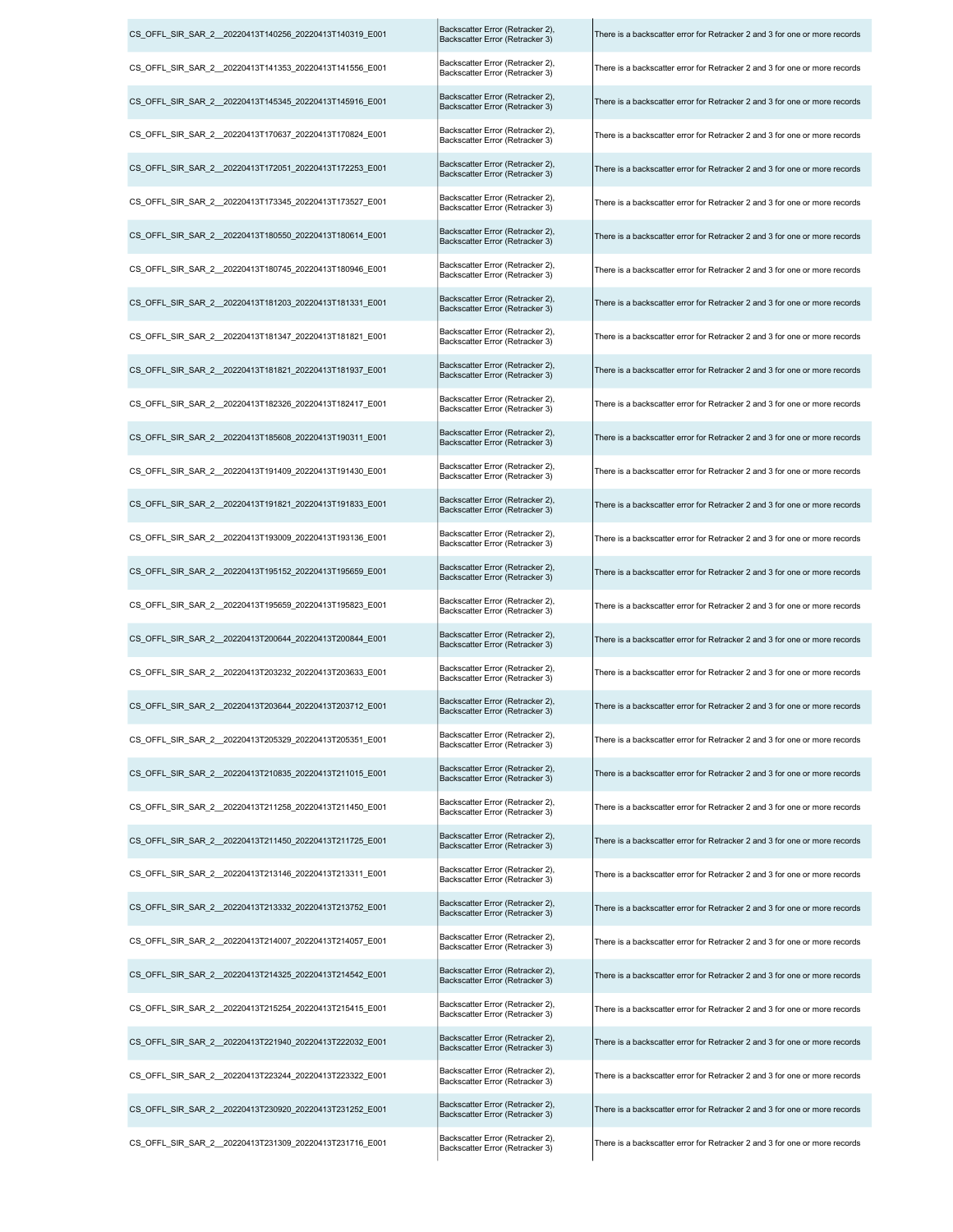| CS_OFFL_SIR_SAR_2_20220413T235827_20220414T000010_E001  | Backscatter Error (Retracker 2),<br>Backscatter Error (Retracker 3)                                                             | There is a backscatter error for Retracker 2 and 3 for one or more records                                                                                                            |
|---------------------------------------------------------|---------------------------------------------------------------------------------------------------------------------------------|---------------------------------------------------------------------------------------------------------------------------------------------------------------------------------------|
| CS_OFFL_SIR_SIN_2_20220413T000136_20220413T000206_E001  | Backscatter Error (Retracker 2),<br>Backscatter Error (Retracker 3), SARIn X<br>track Angle Error, Surface model<br>unavailable | There is a backscatter error for Retracker 2 and 3, an ambiguous angle was<br>detected for SARIn mode, and no DEM or Slope Model was used for the<br>location for one or more records |
| CS OFFL SIR SIN 2 20220413T000313 20220413T000333 E001  | Backscatter Error (Retracker 2),<br>Backscatter Error (Retracker 3), SARIn X<br>track Angle Error, Surface model<br>unavailable | There is a backscatter error for Retracker 2 and 3, an ambiguous angle was<br>detected for SARIn mode, and no DEM or Slope Model was used for the<br>location for one or more records |
| CS_OFFL_SIR_SIN_2_20220413T000837_20220413T002023_E001  | Backscatter Error (Retracker 2),<br>Backscatter Error (Retracker 3), SARIn X<br>track Angle Error, Surface model<br>unavailable | There is a backscatter error for Retracker 2 and 3, an ambiguous angle was<br>detected for SARIn mode, and no DEM or Slope Model was used for the<br>location for one or more records |
| CS OFFL SIR SIN 2 20220413T005100 20220413T005220 E001  | Backscatter Error (Retracker 2),<br>Backscatter Error (Retracker 3), SARIn X<br>track Angle Error                               | There is a backscatter error for Retracker 2 and 3 and an ambiguous angle<br>was detected for SARIn mode for one or more records                                                      |
| CS OFFL SIR SIN 2 20220413T005311 20220413T005505 E001  | SARIn X-track Angle Error                                                                                                       | An ambiguous angle was detected for SARIn mode for one or more records                                                                                                                |
| CS_OFFL_SIR_SIN_2_20220413T010110_20220413T010236_E001  | Backscatter Error (Retracker 2),<br>Backscatter Error (Retracker 3), SARIn X<br>track Angle Error                               | There is a backscatter error for Retracker 2 and 3 and an ambiguous angle<br>was detected for SARIn mode for one or more records                                                      |
| CS_OFFL_SIR_SIN_2_20220413T015039_20220413T015417_E001  | Backscatter Error (Retracker 2),<br>Backscatter Error (Retracker 3), SARIn X<br>track Angle Error, Surface model<br>unavailable | There is a backscatter error for Retracker 2 and 3, an ambiguous angle was<br>detected for SARIn mode, and no DEM or Slope Model was used for the<br>location for one or more records |
| CS_OFFL_SIR_SIN_2_20220413T023050_20220413T023414_E001  | Backscatter Error (Retracker 2),<br>Backscatter Error (Retracker 3), SARIn X<br>track Angle Error                               | There is a backscatter error for Retracker 2 and 3 and an ambiguous angle<br>was detected for SARIn mode for one or more records                                                      |
| CS_OFFL_SIR_SIN_2_20220413T023941_20220413T024059_E001  | Backscatter Error (Retracker 2),<br>Backscatter Error (Retracker 3), SARIn X<br>track Angle Error                               | There is a backscatter error for Retracker 2 and 3 and an ambiguous angle<br>was detected for SARIn mode for one or more records                                                      |
| CS_OFFL_SIR_SIN_2_20220413T031717_20220413T031804_E001  | Backscatter Error (Retracker 2),<br>Backscatter Error (Retracker 3)                                                             | There is a backscatter error for Retracker 2 and 3 for one or more records                                                                                                            |
| CS OFFL SIR SIN 2 20220413T032935 20220413T033209 E001  | Backscatter Error (Retracker 2),<br>Backscatter Error (Retracker 3), SARIn X<br>track Angle Error, Surface model<br>unavailable | There is a backscatter error for Retracker 2 and 3, an ambiguous angle was<br>detected for SARIn mode, and no DEM or Slope Model was used for the<br>location for one or more records |
| CS_OFFL_SIR_SIN_2_20220413T033218_20220413T033313_E001  | Backscatter Error (Retracker 2),<br>Backscatter Error (Retracker 3)                                                             | There is a backscatter error for Retracker 2 and 3 for one or more records                                                                                                            |
| CS_OFFL_SIR_SIN_2_20220413T040953_20220413T041314_E001  | Backscatter Error (Retracker 2),<br>Backscatter Error (Retracker 3), SARIn X<br>track Angle Error                               | There is a backscatter error for Retracker 2 and 3 and an ambiguous angle<br>was detected for SARIn mode for one or more records                                                      |
| CS OFFL SIR SIN 2 20220413T041833 20220413T041956 E001  | Backscatter Error (Retracker 2),<br>Backscatter Error (Retracker 3), SARIn X<br>track Angle Error                               | There is a backscatter error for Retracker 2 and 3 and an ambiguous angle<br>was detected for SARIn mode for one or more records                                                      |
| CS_OFFL_SIR_SIN_2_20220413T044010_20220413T044336_E001  | Backscatter Error (Retracker 2),<br>Backscatter Error (Retracker 3)                                                             | There is a backscatter error for Retracker 2 and 3 for one or more records                                                                                                            |
| CS_OFFL_SIR_SIN_2_20220413T045934_20220413T050209_E001  | Backscatter Error (Retracker 2),<br>Backscatter Error (Retracker 3), SARIn X<br>track Angle Error                               | There is a backscatter error for Retracker 2 and 3 and an ambiguous angle<br>was detected for SARIn mode for one or more records                                                      |
| CS_OFFL_SIR_SIN_2_20220413T054644_20220413T054835_E001  | Backscatter Error (Retracker 2),<br>Backscatter Error (Retracker 3), SARIn X<br>track Angle Error                               | There is a backscatter error for Retracker 2 and 3 and an ambiguous angle<br>was detected for SARIn mode for one or more records                                                      |
| CS_OFFL_SIR_SIN_2_20220413T055717_20220413T055840_E001  | Backscatter Error (Retracker 2),<br>Backscatter Error (Retracker 3), SARIn X-<br>track Angle Error                              | There is a backscatter error for Retracker 2 and 3 and an ambiguous angle<br>was detected for SARIn mode for one or more records                                                      |
| CS_OFFL_SIR_SIN_2__20220413T063604_20220413T063708_E001 | Backscatter Error (Retracker 2),<br>Backscatter Error (Retracker 3), SARIn X-<br>track Angle Error                              | There is a backscatter error for Retracker 2 and 3 and an ambiguous angle<br>was detected for SARIn mode for one or more records                                                      |
| CS OFFL SIR SIN 2 20220413T064008 20220413T064112 E001  | Backscatter Error (Retracker 2),<br>Backscatter Error (Retracker 3), SARIn X-<br>track Angle Error                              | There is a backscatter error for Retracker 2 and 3 and an ambiguous angle<br>was detected for SARIn mode for one or more records                                                      |
| CS_OFFL_SIR_SIN_2_20220413T072525_20220413T072701_E001  | Backscatter Error (Retracker 2),<br>Backscatter Error (Retracker 3), SARIn X-<br>track Angle Error                              | There is a backscatter error for Retracker 2 and 3 and an ambiguous angle<br>was detected for SARIn mode for one or more records                                                      |
| CS_OFFL_SIR_SIN_2_20220413T073429_20220413T073631_E001  | Backscatter Error (Retracker 2),<br>Backscatter Error (Retracker 3), SARIn X<br>track Angle Error                               | There is a backscatter error for Retracker 2 and 3 and an ambiguous angle<br>was detected for SARIn mode for one or more records                                                      |
| CS_OFFL_SIR_SIN_2_20220413T081518_20220413T081559_E001  | Backscatter Error (Retracker 2),<br>Backscatter Error (Retracker 3), SARIn X<br>track Angle Error                               | There is a backscatter error for Retracker 2 and 3 and an ambiguous angle<br>was detected for SARIn mode for one or more records                                                      |
| CS_OFFL_SIR_SIN_2_20220413T081812_20220413T082027_E001  | Backscatter Error (Retracker 2),<br>Backscatter Error (Retracker 3), SARIn X<br>track Angle Error, Surface model<br>unavailable | There is a backscatter error for Retracker 2 and 3, an ambiguous angle was<br>detected for SARIn mode, and no DEM or Slope Model was used for the<br>location for one or more records |
| CS_OFFL_SIR_SIN_2_20220413T083448_20220413T083738_E001  | Backscatter Error (Retracker 2),<br>Backscatter Error (Retracker 3)                                                             | There is a backscatter error for Retracker 2 and 3 for one or more records                                                                                                            |
| CS OFFL SIR SIN 2 20220413T090440 20220413T090627 E001  | Backscatter Error (Retracker 2),<br>Backscatter Error (Retracker 3), SARIn X<br>track Angle Error                               | There is a backscatter error for Retracker 2 and 3 and an ambiguous angle<br>was detected for SARIn mode for one or more records                                                      |
| CS_OFFL_SIR_SIN_2_20220413T091309_20220413T092003_E001  | Backscatter Error (Retracker 2),<br>Backscatter Error (Retracker 3), SARIn X-<br>track Angle Error                              | There is a backscatter error for Retracker 2 and 3 and an ambiguous angle<br>was detected for SARIn mode for one or more records                                                      |
| CS_OFFL_SIR_SIN_2_20220413T092116_20220413T092536_E001  | Backscatter Error (Retracker 2),<br>Backscatter Error (Retracker 3), SARIn X<br>track Angle Error, Surface model<br>unavailable | There is a backscatter error for Retracker 2 and 3, an ambiguous angle was<br>detected for SARIn mode, and no DEM or Slope Model was used for the<br>location for one or more records |
| CS OFFL SIR SIN 2 20220413T093240 20220413T093703 E001  | Backscatter Error (Retracker 2),<br>Backscatter Error (Retracker 3), SARIn X<br>track Angle Error, Surface model<br>unavailable | There is a backscatter error for Retracker 2 and 3, an ambiguous angle was<br>detected for SARIn mode, and no DEM or Slope Model was used for the<br>location for one or more records |
| CS OFFL SIR SIN 2 20220413T094153 20220413T094315 E001  | Backscatter Error (Retracker 2),<br>Backscatter Error (Retracker 3)                                                             | There is a backscatter error for Retracker 2 and 3 for one or more records                                                                                                            |
| CS OFFL SIR SIN 2 20220413T095354 20220413T095901 E001  | Backscatter Error (Retracker 2),<br>Backscatter Error (Retracker 3), SARIn X<br>track Angle Error, Surface model<br>unavailable | There is a backscatter error for Retracker 2 and 3, an ambiguous angle was<br>detected for SARIn mode, and no DEM or Slope Model was used for the<br>location for one or more records |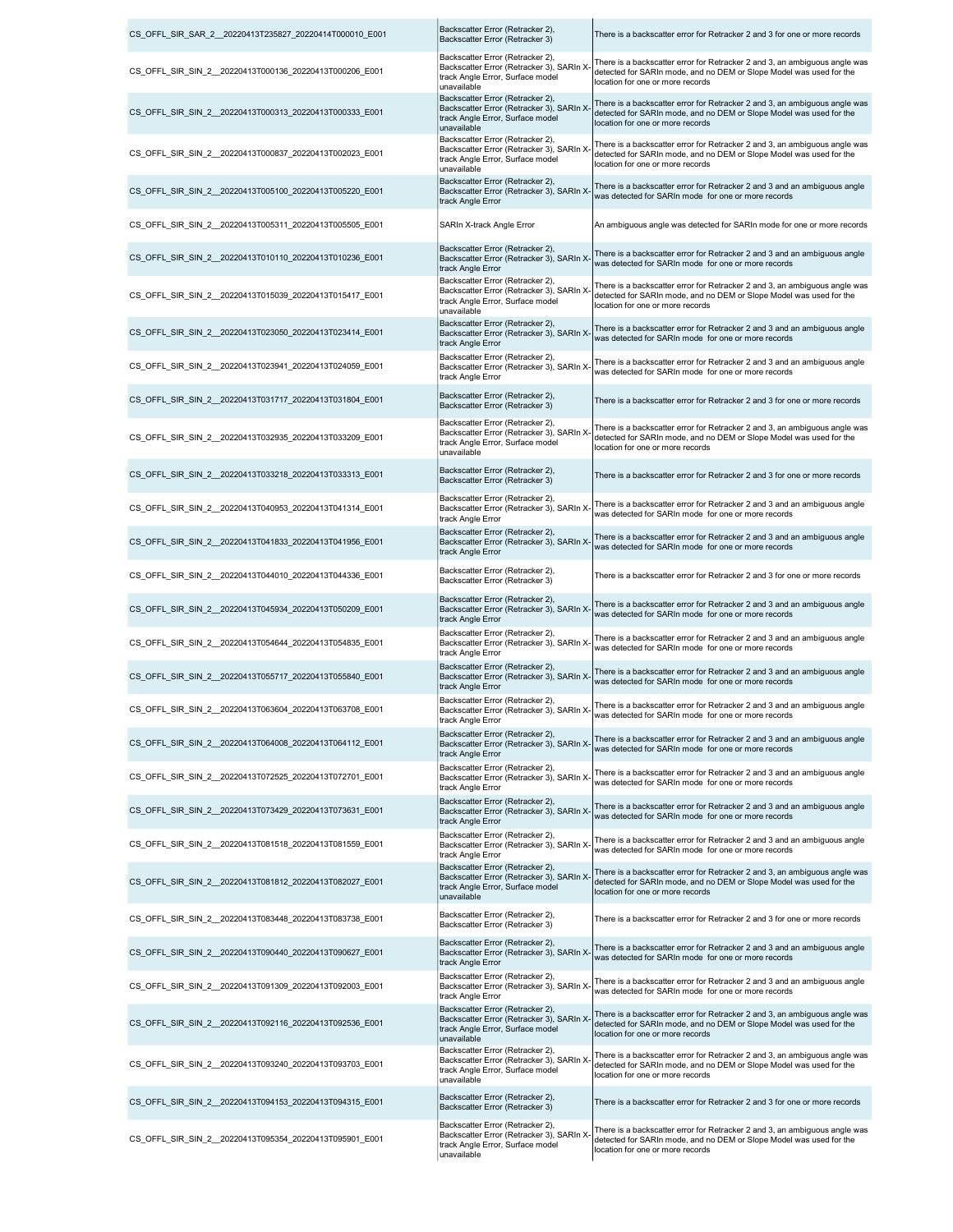| CS OFFL SIR SIN 2 20220413T100424 20220413T100436 E001 | Backscatter Error (Retracker 2),<br>Backscatter Error (Retracker 3)                                                             | There is a backscatter error for Retracker 2 and 3 for one or more records                                                                                                            |
|--------------------------------------------------------|---------------------------------------------------------------------------------------------------------------------------------|---------------------------------------------------------------------------------------------------------------------------------------------------------------------------------------|
| CS_OFFL_SIR_SIN_2_20220413T101400_20220413T101406_E001 | Calibration Warning                                                                                                             | The Calibration correction is missing or has been taken from the IPFDB<br>instead of the Calibration products for one or more records                                                 |
| CS OFFL SIR SIN 2 20220413T101459 20220413T101858 E001 | SARIn X-track Angle Error, Surface<br>model unavailable                                                                         | An ambiguous angle was detected for SARIn mode and no DEM or Slope<br>Model was used for one or more records                                                                          |
| CS OFFL SIR SIN 2 20220413T104346 20220413T104659 E001 | Backscatter Error (Retracker 2),<br>Backscatter Error (Retracker 3), SARIn X<br>track Angle Error                               | There is a backscatter error for Retracker 2 and 3 and an ambiguous angle<br>was detected for SARIn mode for one or more records                                                      |
| CS_OFFL_SIR_SIN_2_20220413T105102_20220413T105108_E001 | SARIn X-track Angle Error                                                                                                       | An ambiguous angle was detected for SARIn mode for one or more records                                                                                                                |
| CS OFFL SIR SIN 2 20220413T105350 20220413T105606 E001 | Backscatter Error (Retracker 2),<br>Backscatter Error (Retracker 3), SARIn X<br>track Angle Error                               | There is a backscatter error for Retracker 2 and 3 and an ambiguous angle<br>was detected for SARIn mode for one or more records                                                      |
| CS_OFFL_SIR_SIN_2_20220413T113146_20220413T113725_E001 | Backscatter Error (Retracker 2),<br>Backscatter Error (Retracker 3), SARIn X<br>track Angle Error, Surface model<br>unavailable | There is a backscatter error for Retracker 2 and 3, an ambiguous angle was<br>detected for SARIn mode, and no DEM or Slope Model was used for the<br>location for one or more records |
| CS_OFFL_SIR_SIN_2_20220413T115336_20220413T115507_E001 | SARIn X-track Angle Error, Surface<br>model unavailable                                                                         | An ambiguous angle was detected for SARIn mode and no DEM or Slope<br>Model was used for one or more records                                                                          |
| CS_OFFL_SIR_SIN_2_20220413T122314_20220413T122442_E001 | Backscatter Error (Retracker 2),<br>Backscatter Error (Retracker 3), SARIn X<br>track Angle Error                               | There is a backscatter error for Retracker 2 and 3 and an ambiguous angle<br>was detected for SARIn mode for one or more records                                                      |
| CS_OFFL_SIR_SIN_2_20220413T123002_20220413T123008_E001 | SARIn X-track Angle Error                                                                                                       | An ambiguous angle was detected for SARIn mode for one or more records                                                                                                                |
| CS_OFFL_SIR_SIN_2_20220413T123335_20220413T123457_E001 | Backscatter Error (Retracker 2),<br>Backscatter Error (Retracker 3), SARIn X<br>track Angle Error                               | There is a backscatter error for Retracker 2 and 3 and an ambiguous angle<br>was detected for SARIn mode for one or more records                                                      |
| CS_OFFL_SIR_SIN_2_20220413T131001_20220413T131421_E001 | Backscatter Error (Retracker 2),<br>Backscatter Error (Retracker 3), SARIn X<br>track Angle Error, Surface model<br>unavailable | There is a backscatter error for Retracker 2 and 3, an ambiguous angle was<br>detected for SARIn mode, and no DEM or Slope Model was used for the<br>location for one or more records |
| CS_OFFL_SIR_SIN_2_20220413T132203_20220413T132238_E001 | Backscatter Error (Retracker 2),<br>Backscatter Error (Retracker 3), SARIn X<br>track Angle Error, Surface model<br>unavailable | There is a backscatter error for Retracker 2 and 3, an ambiguous angle was<br>detected for SARIn mode, and no DEM or Slope Model was used for the<br>location for one or more records |
| CS_OFFL_SIR_SIN_2_20220413T132446_20220413T132459_E001 | Backscatter Error (Retracker 2),<br>Backscatter Error (Retracker 3)                                                             | There is a backscatter error for Retracker 2 and 3 for one or more records                                                                                                            |
| CS_OFFL_SIR_SIN_2_20220413T140319_20220413T140444_E001 | Backscatter Error (Retracker 2),<br>Backscatter Error (Retracker 3), SARIn X<br>track Angle Error                               | There is a backscatter error for Retracker 2 and 3 and an ambiguous angle<br>was detected for SARIn mode for one or more records                                                      |
| CS_OFFL_SIR_SIN_2_20220413T141240_20220413T141352_E001 | Backscatter Error (Retracker 2),<br>Backscatter Error (Retracker 3), SARIn X-<br>track Angle Error                              | There is a backscatter error for Retracker 2 and 3 and an ambiguous angle<br>was detected for SARIn mode for one or more records                                                      |
| CS_OFFL_SIR_SIN_2_20220413T144957_20220413T145057_E001 | Backscatter Error (Retracker 2),<br>Backscatter Error (Retracker 3), SARIn X<br>track Angle Error, Surface model<br>unavailable | There is a backscatter error for Retracker 2 and 3, an ambiguous angle was<br>detected for SARIn mode, and no DEM or Slope Model was used for the<br>location for one or more records |
| CS_OFFL_SIR_SIN_2_20220413T145150_20220413T145345_E001 | Backscatter Error (Retracker 2),<br>Backscatter Error (Retracker 3)                                                             | There is a backscatter error for Retracker 2 and 3 for one or more records                                                                                                            |
| CS OFFL SIR SIN 2 20220413T172253 20220413T172558 E001 | Backscatter Error (Retracker 2),<br>Backscatter Error (Retracker 3), SARIn X-<br>track Angle Error                              | There is a backscatter error for Retracker 2 and 3 and an ambiguous angle<br>was detected for SARIn mode, for one or more records.                                                    |
| CS OFFL SIR SIN 2 20220413T172833 20220413T173345 E001 | Backscatter Error (Retracker 2),<br>Backscatter Error (Retracker 3), SARIn X<br>track Angle Error                               | There is a backscatter error for Retracker 2 and 3 and an ambiguous angle<br>was detected for SARIn mode for one or more records                                                      |
| CS OFFL SIR SIN 2 20220413T181331 20220413T181346 E001 | Backscatter Error (Retracker 2),<br>Backscatter Error (Retracker 3)                                                             | There is a backscatter error for Retracker 2 and 3 for one or more records                                                                                                            |
| CS OFFL SIR SIN 2 20220413T181937 20220413T182326 E001 | Backscatter Error (Retracker 2),<br>Backscatter Error (Retracker 3), SARIn X-<br>track Angle Error                              | There is a backscatter error for Retracker 2 and 3 and an ambiguous angle<br>was detected for SARIn mode for one or more records                                                      |
| CS OFFL SIR SIN 2 20220413T190311 20220413T190545 E001 | Backscatter Error (Retracker 2),<br>Backscatter Error (Retracker 3), SARIn X<br>track Angle Error                               | There is a backscatter error for Retracker 2 and 3 and an ambiguous angle<br>was detected for SARIn mode for one or more records                                                      |
| CS OFFL SIR SIN 2 20220413T190741 20220413T190940 E001 | SARIn X-track Angle Error                                                                                                       | An ambiguous angle was detected for SARIn mode for one or more records                                                                                                                |
| CS OFFL SIR SIN 2 20220413T191246 20220413T191409 E001 | Backscatter Error (Retracker 2),<br>Backscatter Error (Retracker 3), SARIn X<br>track Angle Error                               | There is a backscatter error for Retracker 2 and 3 and an ambiguous angle<br>was detected for SARIn mode for one or more records                                                      |
| CS OFFL SIR SIN 2 20220413T194253 20220413T194531 E001 | Backscatter Error (Retracker 2),<br>Backscatter Error (Retracker 3)                                                             | There is a backscatter error for Retracker 2 and 3 for one or more records                                                                                                            |
| CS OFFL SIR SIN 2 20220413T195823 20220413T195939 E001 | Backscatter Error (Retracker 2),<br>Backscatter Error (Retracker 3), SARIn X<br>track Angle Error                               | There is a backscatter error for Retracker 2 and 3 and an ambiguous angle<br>was detected for SARIn mode for one or more records                                                      |
| CS OFFL SIR SIN 2 20220413T200148 20220413T200434 E001 | Backscatter Error (Retracker 2),<br>Backscatter Error (Retracker 3), SARIn X-<br>track Angle Error                              | There is a backscatter error for Retracker 2 and 3 and an ambiguous angle<br>was detected for SARIn mode for one or more records                                                      |
| CS OFFL SIR SIN 2 20220413T203633 20220413T203644 E001 | Backscatter Error (Retracker 2),<br>Backscatter Error (Retracker 3)                                                             | There is a backscatter error for Retracker 2 and 3 for one or more records                                                                                                            |
| CS OFFL SIR SIN 2 20220413T203810 20220413T204419 E001 | Backscatter Error (Retracker 2),<br>Backscatter Error (Retracker 3), SARIn X<br>track Angle Error                               | There is a backscatter error for Retracker 2 and 3 and an ambiguous angle<br>was detected for SARIn mode for one or more records                                                      |
| CS OFFL SIR SIN 2 20220413T204701 20220413T204718 E001 | SARIn X-track Angle Error                                                                                                       | An ambiguous angle was detected for SARIn mode for one or more records                                                                                                                |
| CS_OFFL_SIR_SIN_2_20220413T205147_20220413T205328_E001 | Backscatter Error (Retracker 2),<br>Backscatter Error (Retracker 3), SARIn X<br>track Angle Error                               | There is a backscatter error for Retracker 2 and 3 and an ambiguous angle<br>was detected for SARIn mode for one or more records                                                      |